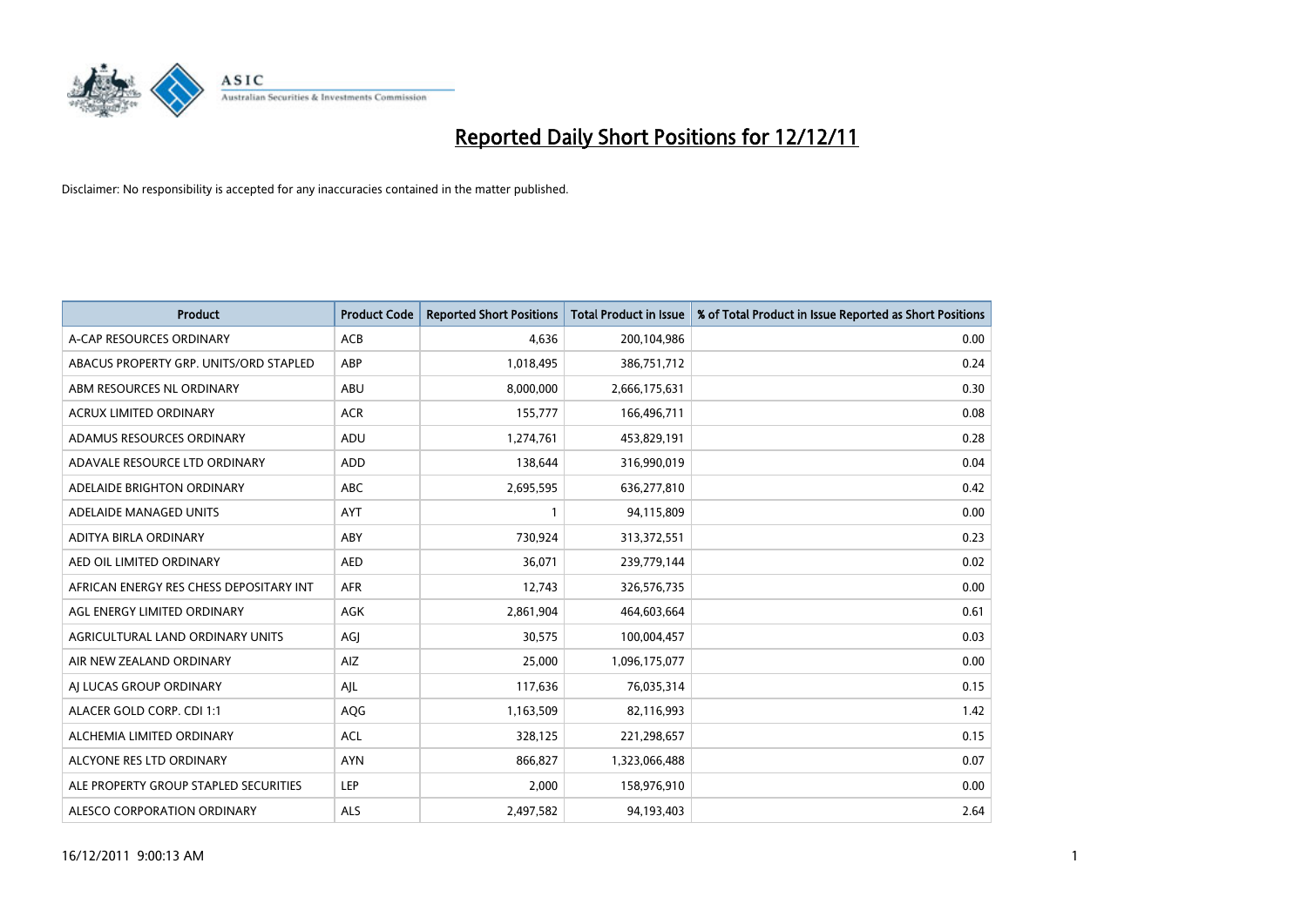

| <b>Product</b>                         | <b>Product Code</b> | <b>Reported Short Positions</b> | <b>Total Product in Issue</b> | % of Total Product in Issue Reported as Short Positions |
|----------------------------------------|---------------------|---------------------------------|-------------------------------|---------------------------------------------------------|
| ALKANE RESOURCES LTD ORDINARY          | <b>ALK</b>          | 8,642,439                       | 269,028,158                   | 3.21                                                    |
| ALLIANCE RESOURCES ORDINARY            | AGS                 | 13,756                          | 341,172,309                   | 0.00                                                    |
| ALLIED GOLD MIN PLC CDI 1:1            | <b>ALD</b>          | 84,380                          | 73,165,755                    | 0.12                                                    |
| ALLIED HEALTH LTD ORDINARY             | AHZ                 | 134,528                         | 656,324,383                   | 0.02                                                    |
| ALTONA MINING LTD ORDINARY             | <b>AOH</b>          | 853,459                         | 518,687,704                   | 0.17                                                    |
| ALUMINA LIMITED ORDINARY               | <b>AWC</b>          | 41,071,587                      | 2,440,196,187                 | 1.69                                                    |
| AMADEUS ENERGY ORDINARY                | AMU                 | 454.000                         | 274,786,018                   | 0.17                                                    |
| AMALGAMATED HOLDINGS ORDINARY          | <b>AHD</b>          | 664                             | 157,480,461                   | 0.00                                                    |
| AMCOR LIMITED ORDINARY                 | <b>AMC</b>          | 5,314,662                       | 1,221,776,347                 | 0.40                                                    |
| AMP LIMITED ORDINARY                   | AMP                 | 9,585,142                       | 2,854,672,784                 | 0.31                                                    |
| AMPELLA MINING ORDINARY                | <b>AMX</b>          | 720,604                         | 205,985,108                   | 0.34                                                    |
| ANGLOGOLD ASHANTI CDI 5:1              | AGG                 | 1,000                           | 89,207,765                    | 0.00                                                    |
| ANSELL LIMITED ORDINARY                | <b>ANN</b>          | 2,779,629                       | 130,722,865                   | 2.11                                                    |
| ANTARES ENERGY LTD ORDINARY            | <b>AZZ</b>          | 91,636                          | 263,000,000                   | 0.03                                                    |
| ANZ BANKING GRP LTD ORDINARY           | ANZ                 | 21,834,992                      | 2,634,777,566                 | 0.82                                                    |
| APA GROUP STAPLED SECURITIES           | APA                 | 7,222,225                       | 639,334,625                   | 1.12                                                    |
| APEX MINERALS NL ORDINARY              | <b>AXM</b>          | 885,146                         | 5,550,243,713                 | 0.02                                                    |
| APN EUROPEAN RETAIL UNITS STAPLED SEC. | <b>AEZ</b>          | 11,832                          | 544,910,660                   | 0.00                                                    |
| APN NEWS & MEDIA ORDINARY              | <b>APN</b>          | 24,932,597                      | 630,211,415                   | 3.94                                                    |
| AQUARIUS PLATINUM. ORDINARY            | <b>AOP</b>          | 3.247.852                       | 470,312,578                   | 0.67                                                    |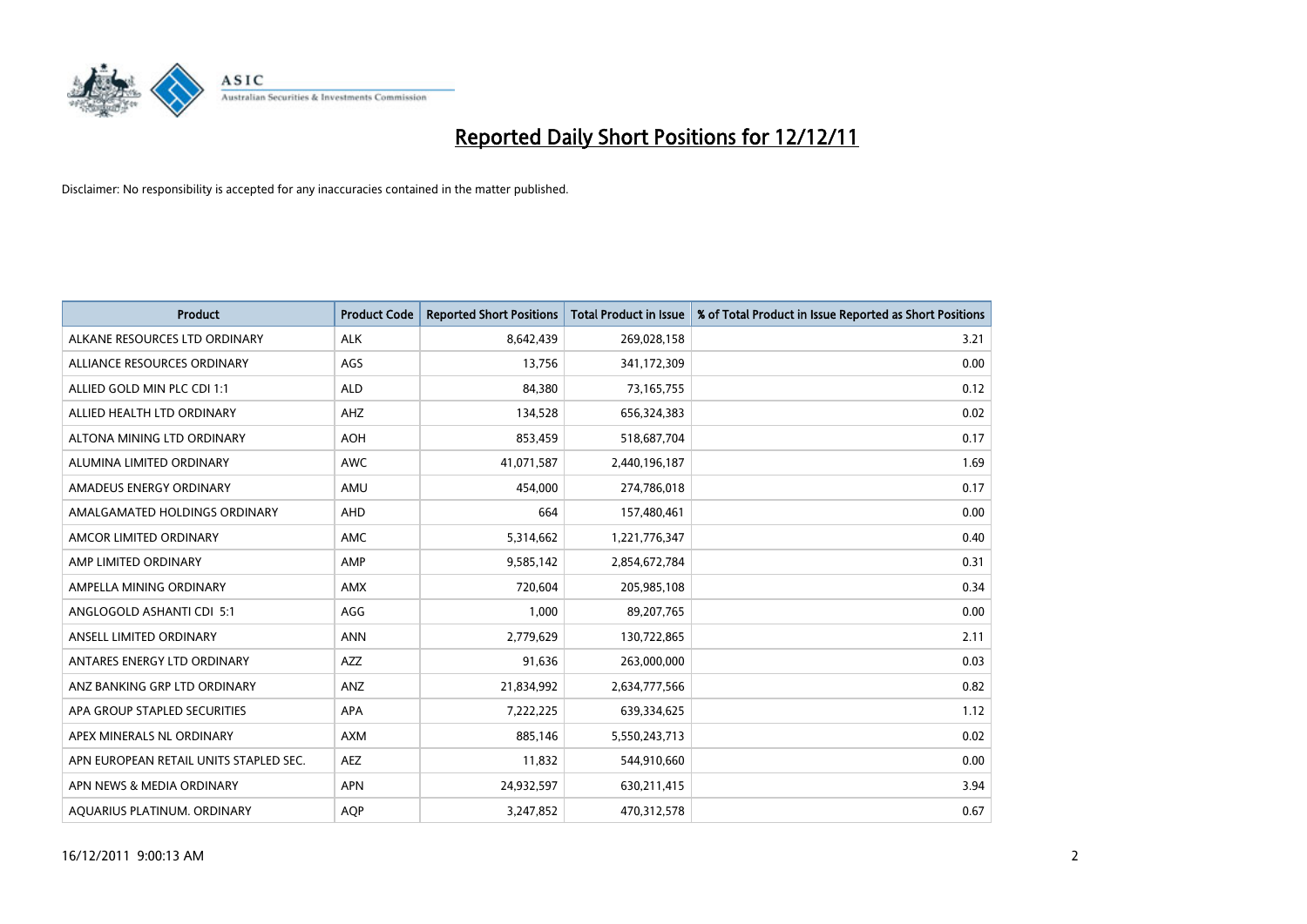

| <b>Product</b>                          | <b>Product Code</b> | <b>Reported Short Positions</b> | <b>Total Product in Issue</b> | % of Total Product in Issue Reported as Short Positions |
|-----------------------------------------|---------------------|---------------------------------|-------------------------------|---------------------------------------------------------|
| AQUILA RESOURCES BONUS DEFERRED         | <b>AQABB</b>        | 214,998                         | 37,436,849                    | 0.57                                                    |
| AQUILA RESOURCES ORDINARY               | <b>AQA</b>          | 5,920,152                       | 374,368,499                   | 1.54                                                    |
| ARAFURA RESOURCE LTD ORDINARY           | <b>ARU</b>          | 11,535,515                      | 367,980,342                   | 3.10                                                    |
| ARB CORPORATION ORDINARY                | <b>ARP</b>          | 14,810                          | 72,481,302                    | 0.01                                                    |
| ARDENT LEISURE GROUP STAPLED SECURITIES | AAD                 | 265,915                         | 324,236,390                   | 0.07                                                    |
| ARISTOCRAT LEISURE ORDINARY             | ALL                 | 21,983,864                      | 543,181,024                   | 4.07                                                    |
| ASCIANO LIMITED DEFERRED SETTLEMENT     | <b>AIODC</b>        | 2,375,367                       | 975,367,961                   | 0.24                                                    |
| ASG GROUP LIMITED ORDINARY              | <b>ASZ</b>          | 176,410                         | 171,456,889                   | 0.10                                                    |
| ASPEN GROUP ORD/UNITS STAPLED           | <b>APZ</b>          | 1,006,675                       | 591,084,183                   | 0.17                                                    |
| ASPIRE MINING LTD ORDINARY              | <b>AKM</b>          | 561,747                         | 620,594,556                   | 0.09                                                    |
| <b>ASTON RES LTD ORDINARY</b>           | <b>AZT</b>          | 1,355,925                       | 204,668,861                   | 0.65                                                    |
| ASTRO JAP PROP GROUP STAPLED SECURITIES | AIA                 | 28,254                          | 58,445,002                    | 0.04                                                    |
| ASX LIMITED ORDINARY                    | ASX                 | 2,517,727                       | 175,136,729                   | 1.43                                                    |
| ATLAS IRON LIMITED ORDINARY             | AGO                 | 15,836,427                      | 894,684,560                   | 1.76                                                    |
| <b>AURORA OIL &amp; GAS ORDINARY</b>    | <b>AUT</b>          | 11,457,376                      | 411,655,343                   | 2.78                                                    |
| AUSDRILL LIMITED ORDINARY               | <b>ASL</b>          | 102,009                         | 303,154,822                   | 0.03                                                    |
| AUSENCO LIMITED ORDINARY                | AAX                 | 1,206,823                       | 123,258,843                   | 0.96                                                    |
| AUSTAL LIMITED ORDINARY                 | ASB                 | 296,188                         | 188,069,638                   | 0.15                                                    |
| <b>AUSTAR UNITED ORDINARY</b>           | <b>AUN</b>          | 12,783,815                      | 1,271,505,737                 | 1.00                                                    |
| AUSTBROKERS HOLDINGS ORDINARY           | <b>AUB</b>          | 2                               | 55,419,436                    | 0.00                                                    |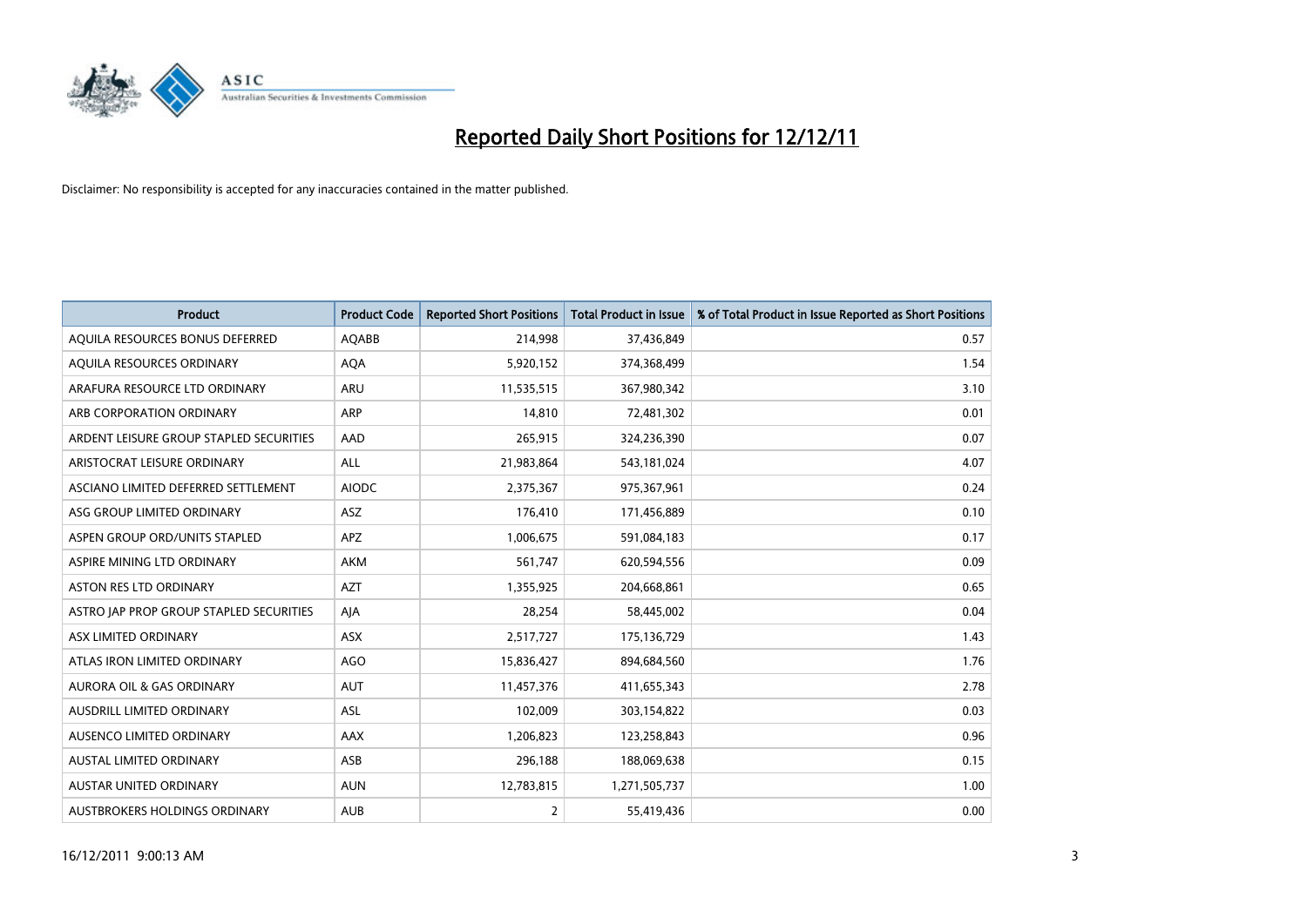

| <b>Product</b>                       | <b>Product Code</b> | <b>Reported Short Positions</b> | <b>Total Product in Issue</b> | % of Total Product in Issue Reported as Short Positions |
|--------------------------------------|---------------------|---------------------------------|-------------------------------|---------------------------------------------------------|
| AUSTIN ENGINEERING ORDINARY          | ANG                 | 48.095                          | 72,014,403                    | 0.06                                                    |
| AUSTRAL GOLD ORDINARY                | AGD                 | 50,000                          | 169,139,739                   | 0.03                                                    |
| <b>AUSTRALAND ASSETS ASSETS</b>      | AAZPB               | 1,168                           | 2,750,000                     | 0.04                                                    |
| AUSTRALAND PROPERTY STAPLED SECURITY | <b>ALZ</b>          | 464,227                         | 576,846,597                   | 0.06                                                    |
| AUSTRALIAN AGRICULT, ORDINARY        | <b>AAC</b>          | 940,961                         | 312,892,824                   | 0.29                                                    |
| <b>AUSTRALIAN EDUCATION UNITS</b>    | <b>AEU</b>          | 625,000                         | 175,465,397                   | 0.36                                                    |
| AUSTRALIAN INFRASTR. UNITS/ORDINARY  | <b>AIX</b>          | 11,909,238                      | 620,733,944                   | 1.91                                                    |
| <b>AUSTRALIAN MINES LTD ORDINARY</b> | <b>AUZ</b>          | 1,400,000                       | 636,910,317                   | 0.22                                                    |
| AUSTRALIAN PHARM, ORDINARY           | API                 | 700.790                         | 488,115,883                   | 0.14                                                    |
| AUTOMOTIVE HOLDINGS ORDINARY         | <b>AHE</b>          | 4,876                           | 260,579,682                   | 0.00                                                    |
| AVEXA LIMITED ORDINARY               | <b>AVX</b>          | 243,657                         | 847,688,779                   | 0.03                                                    |
| AWE LIMITED ORDINARY                 | <b>AWE</b>          | 1,788,573                       | 521,871,941                   | 0.34                                                    |
| AZUMAH RESOURCES ORDINARY            | <b>AZM</b>          | 316,721                         | 282,020,356                   | 0.11                                                    |
| <b>BANDANNA ENERGY ORDINARY</b>      | <b>BND</b>          | 1,497,432                       | 528,481,199                   | 0.28                                                    |
| BANK OF QUEENSLAND. ORDINARY         | <b>BOQ</b>          | 10,400,280                      | 225,369,547                   | 4.62                                                    |
| <b>BANNERMAN RESOURCES ORDINARY</b>  | <b>BMN</b>          | 251,602                         | 234,435,934                   | 0.11                                                    |
| <b>BASE RES LIMITED ORDINARY</b>     | <b>BSE</b>          | 1,321,303                       | 460,440,029                   | 0.29                                                    |
| BATHURST RESOURCES ORDINARY          | <b>BTU</b>          | 13,264,051                      | 689,447,997                   | 1.93                                                    |
| <b>BAUXITE RESOURCE LTD ORDINARY</b> | <b>BAU</b>          | 123,797                         | 235,379,896                   | 0.06                                                    |
| BC IRON LIMITED ORDINARY             | <b>BCI</b>          | 353,261                         | 95,311,000                    | 0.38                                                    |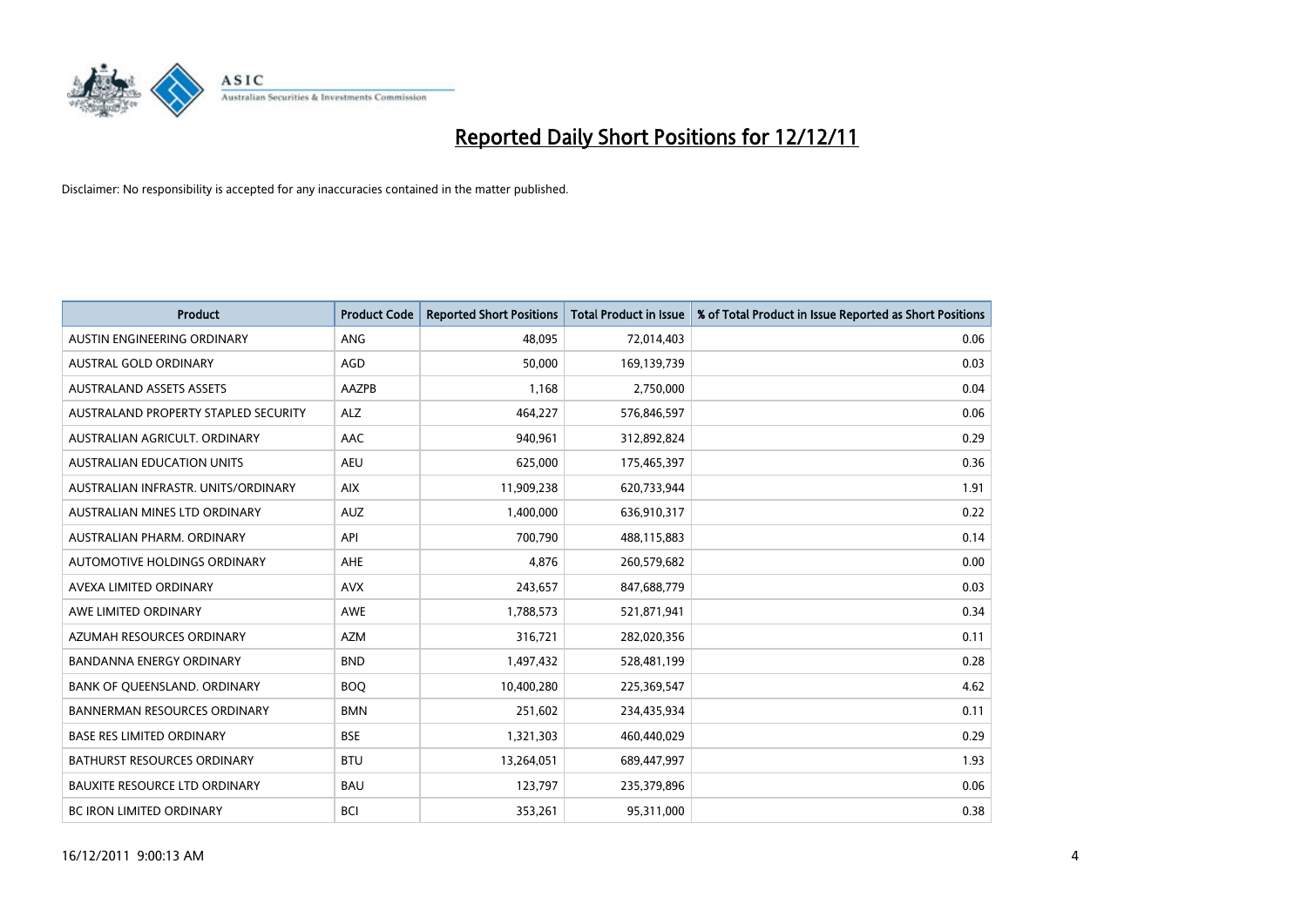

| <b>Product</b>                       | <b>Product Code</b> | <b>Reported Short Positions</b> | <b>Total Product in Issue</b> | % of Total Product in Issue Reported as Short Positions |
|--------------------------------------|---------------------|---------------------------------|-------------------------------|---------------------------------------------------------|
| <b>BEACH ENERGY LIMITED ORDINARY</b> | <b>BPT</b>          | 6,490,943                       | 1,107,635,932                 | 0.59                                                    |
| BEADELL RESOURCE LTD ORDINARY        | <b>BDR</b>          | 4,045,256                       | 657,906,946                   | 0.61                                                    |
| BENDIGO AND ADELAIDE ORDINARY        | <b>BEN</b>          | 6,420,804                       | 365,831,662                   | 1.75                                                    |
| BERKELEY RESOURCES ORDINARY          | <b>BKY</b>          | 237,331                         | 174,298,273                   | 0.14                                                    |
| BETASHARES ASX RES ETF UNITS         | <b>ORE</b>          | 88,220                          | 4,219,665                     | 2.09                                                    |
| <b>BHP BILLITON LIMITED ORDINARY</b> | <b>BHP</b>          | 28,676,645                      | 3,211,496,105                 | 0.86                                                    |
| <b>BILLABONG ORDINARY</b>            | <b>BBG</b>          | 28,933,768                      | 255,102,103                   | 11.33                                                   |
| <b>BIONOMICS LIMITED ORDINARY</b>    | <b>BNO</b>          | 4,393                           | 344,751,779                   | 0.00                                                    |
| <b>BIOTA HOLDINGS ORDINARY</b>       | <b>BTA</b>          | 1,505,896                       | 181,703,711                   | 0.82                                                    |
| <b>BISALLOY STEEL ORDINARY</b>       | <b>BIS</b>          | 84.480                          | 216,455,965                   | 0.04                                                    |
| BKI INVESTMENT LTD ORDINARY          | BKI                 | 508                             | 425,549,573                   | 0.00                                                    |
| <b>BLACKTHORN RESOURCES ORDINARY</b> | <b>BTR</b>          | 35,848                          | 122,918,000                   | 0.03                                                    |
| <b>BLUESCOPE STEEL LTD ORDINARY</b>  | <b>BSL</b>          | 101,351,077                     | 2,700,192,934                 | 3.73                                                    |
| <b>BOART LONGYEAR ORDINARY</b>       | <b>BLY</b>          | 4,072,555                       | 461, 163, 412                 | 0.87                                                    |
| <b>BOOM LOGISTICS ORDINARY</b>       | <b>BOL</b>          | 337,999                         | 465,011,147                   | 0.07                                                    |
| BORAL LIMITED. ORDINARY              | <b>BLD</b>          | 29,896,564                      | 744,729,957                   | 4.01                                                    |
| BOTSWANA METALS LTD ORDINARY         | <b>BML</b>          | 7,000                           | 143,717,013                   | 0.00                                                    |
| <b>BOW ENERGY LIMITED ORDINARY</b>   | <b>BOW</b>          | 558,999                         | 361,926,672                   | 0.15                                                    |
| <b>BRADKEN LIMITED ORDINARY</b>      | <b>BKN</b>          | 2,423,340                       | 166,624,800                   | 1.45                                                    |
| <b>BRAMBLES LIMITED ORDINARY</b>     | <b>BXB</b>          | 13,830,806                      | 1,480,318,057                 | 0.89                                                    |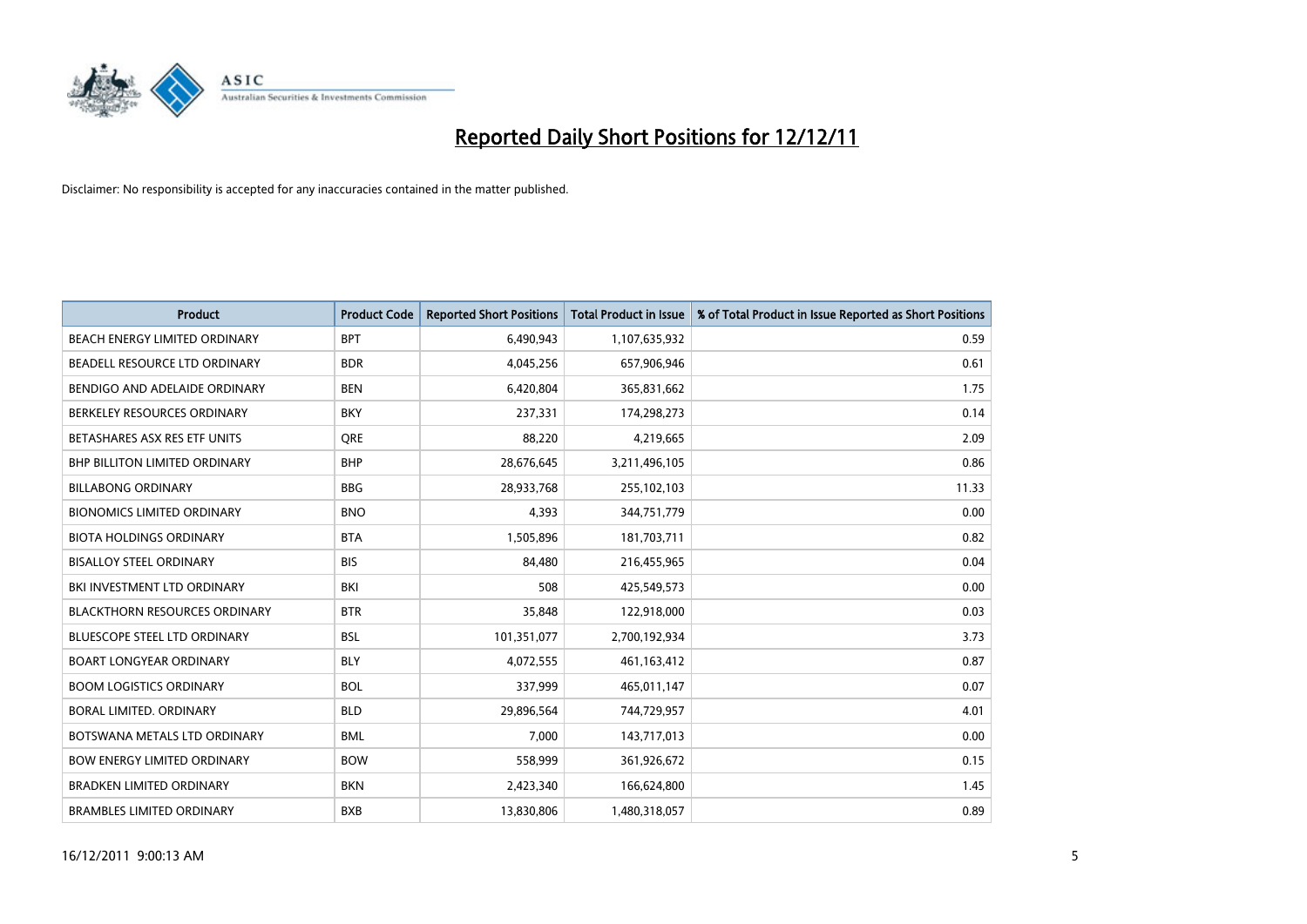

| <b>Product</b>                        | <b>Product Code</b> | <b>Reported Short Positions</b> | <b>Total Product in Issue</b> | % of Total Product in Issue Reported as Short Positions |
|---------------------------------------|---------------------|---------------------------------|-------------------------------|---------------------------------------------------------|
| <b>BREVILLE GROUP LTD ORDINARY</b>    | <b>BRG</b>          | 2,739                           | 130,095,322                   | 0.00                                                    |
| BRICKWORKS LIMITED ORDINARY           | <b>BKW</b>          | 54,936                          | 147,567,333                   | 0.03                                                    |
| <b>BROCKMAN RESOURCES ORDINARY</b>    | <b>BRM</b>          | 88,076                          | 144,803,151                   | 0.05                                                    |
| BT INVESTMENT MNGMNT ORDINARY         | <b>BTT</b>          | 1,129,865                       | 267,906,977                   | 0.42                                                    |
| <b>BURU ENERGY ORDINARY</b>           | <b>BRU</b>          | 917,294                         | 214,625,477                   | 0.43                                                    |
| <b>BWP TRUST ORDINARY UNITS</b>       | <b>BWP</b>          | 404,775                         | 520,012,793                   | 0.08                                                    |
| <b>CABCHARGE AUSTRALIA ORDINARY</b>   | CAB                 | 555,535                         | 120,437,014                   | 0.46                                                    |
| CALTEX AUSTRALIA ORDINARY             | <b>CTX</b>          | 6,359,586                       | 270,000,000                   | 2.36                                                    |
| CAMPBELL BROTHERS ORDINARY            | <b>CPB</b>          | 1,017,985                       | 67,503,411                    | 1.49                                                    |
| CAPE LAMBERT RES LTD ORDINARY         | <b>CFE</b>          | 846,740                         | 688,108,792                   | 0.12                                                    |
| CARABELLA RES LTD ORDINARY            | <b>CLR</b>          | 58,020                          | 104,603,539                   | 0.06                                                    |
| <b>CARBON ENERGY ORDINARY</b>         | <b>CNX</b>          | 490,303                         | 767,391,062                   | 0.06                                                    |
| CARDNO LIMITED ORDINARY               | CDD                 | 5,906                           | 112,645,932                   | 0.00                                                    |
| CARNARVON PETROLEUM ORDINARY          | <b>CVN</b>          | 2,027,288                       | 693,320,634                   | 0.30                                                    |
| <b>CARNEGIE WAVE ENERGY ORDINARY</b>  | <b>CWE</b>          | 83,000                          | 901,487,627                   | 0.01                                                    |
| CARPATHIAN RESOURCES ORDINARY         | <b>CPN</b>          | 75,000                          | 304,535,101                   | 0.02                                                    |
| CARPENTARIA EXP. LTD ORDINARY         | CAP                 | 9,777                           | 98,991,301                    | 0.01                                                    |
| CARSALES.COM LTD ORDINARY             | <b>CRZ</b>          | 12,642,616                      | 234,011,831                   | 5.40                                                    |
| <b>CASH CONVERTERS ORDINARY</b>       | CCV                 | 55,296                          | 379,761,025                   | 0.01                                                    |
| <b>CASPIAN OIL &amp; GAS ORDINARY</b> | <b>CIG</b>          | 50.000                          | 1,331,500,513                 | 0.00                                                    |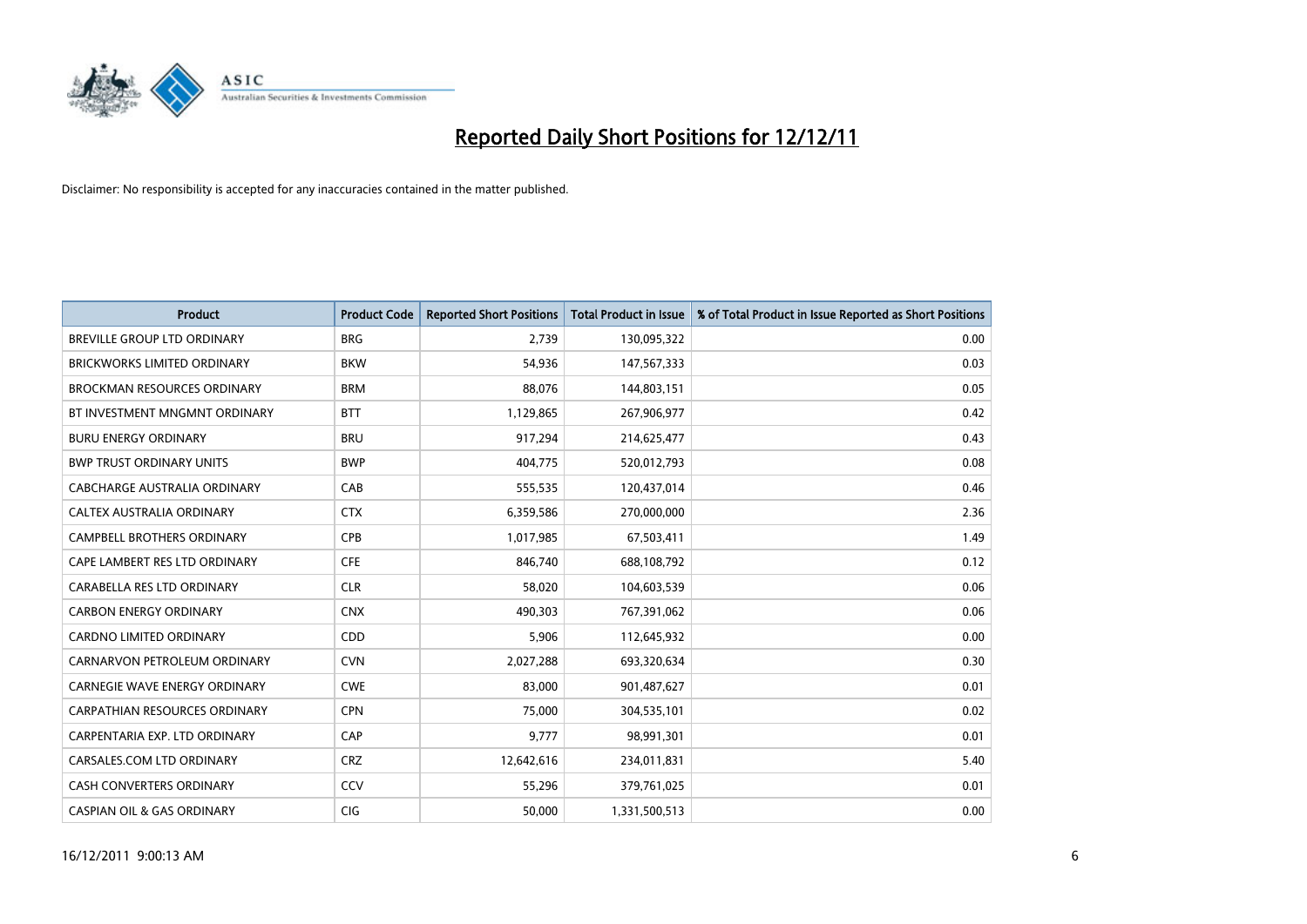

| <b>Product</b>                           | <b>Product Code</b> | <b>Reported Short Positions</b> | <b>Total Product in Issue</b> | % of Total Product in Issue Reported as Short Positions |
|------------------------------------------|---------------------|---------------------------------|-------------------------------|---------------------------------------------------------|
| <b>CELLNET GROUP ORDINARY</b>            | <b>CLT</b>          | 1,342                           | 60,978,107                    | 0.00                                                    |
| CENTRAL PETROLEUM ORDINARY               | <b>CTP</b>          | 11,455                          | 1,073,304,842                 | 0.00                                                    |
| CENTRO PROPERTIES UNITS/ORD STAPLED      | <b>CNP</b>          | 2,537                           | 972,414,514                   | 0.00                                                    |
| CENTRO RETAIL AUST ORD/UNIT STAPLED SEC  | <b>CRF</b>          | 639,449                         | 1,340,727,759                 | 0.04                                                    |
| CENTRO RETAIL GROUP STAPLED SECURITIES   | <b>CER</b>          | 738,105                         | 2,286,399,424                 | 0.03                                                    |
| <b>CERAMIC FUEL CELLS ORDINARY</b>       | <b>CFU</b>          | 357,444                         | 1,339,560,945                 | 0.04                                                    |
| <b>CFS RETAIL PROPERTY UNITS</b>         | <b>CFX</b>          | 79,603,077                      | 2,839,591,911                 | 2.82                                                    |
| CGA MINING LIMITED ORDINARY              | <b>CGX</b>          | 3,741                           | 333,475,726                   | 0.00                                                    |
| <b>CHALICE GOLD MINES ORDINARY</b>       | <b>CHN</b>          | 200                             | 250,030,886                   | 0.00                                                    |
| <b>CHALLENGER DIV.PRO. STAPLED UNITS</b> | <b>CDI</b>          | 96,524                          | 883,903,667                   | 0.00                                                    |
| CHALLENGER INFRAST. STAPLED UNITS        | <b>CIF</b>          | 45,571                          | 316,223,785                   | 0.01                                                    |
| <b>CHALLENGER LIMITED ORDINARY</b>       | <b>CGF</b>          | 7,138,657                       | 552,513,723                   | 1.29                                                    |
| CHANDLER MACLEOD LTD ORDINARY            | <b>CMG</b>          | 11,970                          | 466,466,720                   | 0.00                                                    |
| CHARTER HALL GROUP STAPLED US PROHIBIT.  | <b>CHC</b>          | 141,350                         | 308,040,283                   | 0.04                                                    |
| CHARTER HALL OFFICE UNIT                 | CQO                 | 6,056,151                       | 493,319,730                   | 1.22                                                    |
| <b>CHARTER HALL RETAIL UNITS</b>         | <b>COR</b>          | 1,238,566                       | 299,628,571                   | 0.42                                                    |
| <b>CHORUS LIMITED ORDINARY</b>           | <b>CNU</b>          | 1,845,824                       | 385,082,123                   | 0.47                                                    |
| CITIGOLD CORP LTD ORDINARY               | <b>CTO</b>          | 2,059,217                       | 1,105,078,301                 | 0.18                                                    |
| CLINUVEL PHARMACEUT. ORDINARY            | <b>CUV</b>          | 4,127                           | 30,394,206                    | 0.01                                                    |
| <b>CLOUGH LIMITED ORDINARY</b>           | <b>CLO</b>          | 129,909                         | 769,416,269                   | 0.02                                                    |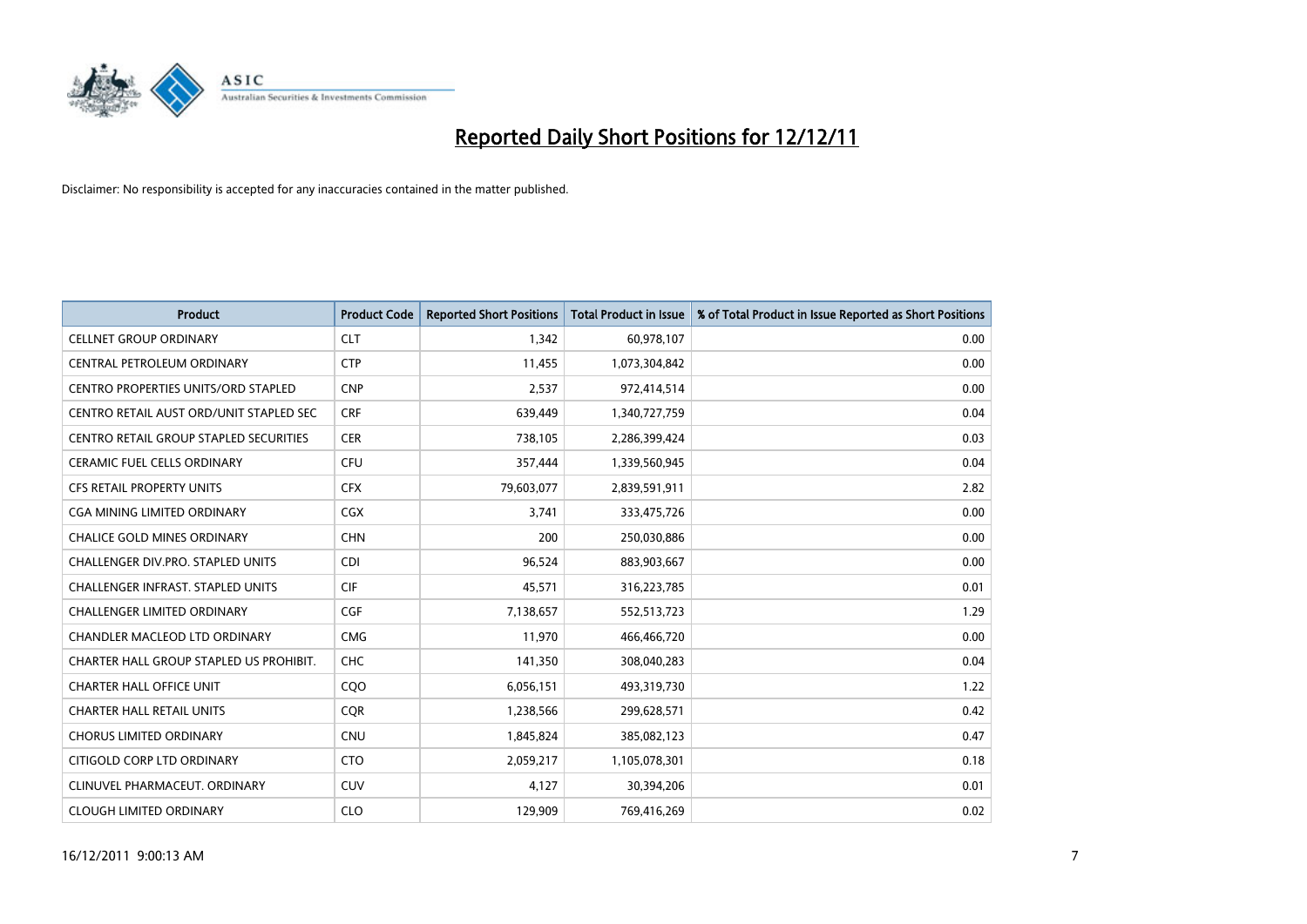

| <b>Product</b>                          | <b>Product Code</b> | <b>Reported Short Positions</b> | <b>Total Product in Issue</b> | % of Total Product in Issue Reported as Short Positions |
|-----------------------------------------|---------------------|---------------------------------|-------------------------------|---------------------------------------------------------|
| <b>COAL &amp; ALLIED ORDINARY</b>       | <b>CNA</b>          | 6,389                           | 86,584,735                    | 0.01                                                    |
| COAL OF AFRICA LTD ORDINARY             | <b>CZA</b>          | 478,196                         | 611,960,610                   | 0.07                                                    |
| <b>COALSPUR MINES LTD ORDINARY</b>      | <b>CPL</b>          | 1,071,081                       | 579,768,744                   | 0.18                                                    |
| COBAR CONSOLIDATED ORDINARY             | CCU                 | 114,227                         | 205,783,037                   | 0.05                                                    |
| COCA-COLA AMATIL ORDINARY               | <b>CCL</b>          | 10,775,721                      | 759,567,552                   | 1.41                                                    |
| <b>COCHLEAR LIMITED ORDINARY</b>        | <b>COH</b>          | 3,469,453                       | 56,902,433                    | 6.10                                                    |
| <b>COCKATOO COAL ORDINARY</b>           | <b>COK</b>          | 7,109,921                       | 1,016,196,908                 | 0.69                                                    |
| <b>COFFEY INTERNATIONAL ORDINARY</b>    | <b>COF</b>          | 15,055                          | 239,260,027                   | 0.01                                                    |
| <b>COKAL LTD ORDINARY</b>               | <b>CKA</b>          | 412,719                         | 149,245,134                   | 0.27                                                    |
| COMMONWEALTH BANK, ORDINARY             | <b>CBA</b>          | 30,032,529                      | 1,576,237,644                 | 1.89                                                    |
| <b>COMMONWEALTH PROP ORDINARY UNITS</b> | <b>CPA</b>          | 20,314,467                      | 2,458,123,552                 | 0.82                                                    |
| <b>COMPASS RESOURCES ORDINARY</b>       | <b>CMR</b>          | 115,000                         | 1,403,744,100                 | 0.00                                                    |
| <b>COMPUTERSHARE LTD ORDINARY</b>       | <b>CPU</b>          | 4,538,458                       | 555,664,059                   | 0.79                                                    |
| CONSOLIDATED MEDIA, ORDINARY            | <b>CMI</b>          | 1,550,734                       | 561,834,996                   | 0.27                                                    |
| CONTANGO MICROCAP ORDINARY              | <b>CTN</b>          | 7,500                           | 147,467,406                   | 0.01                                                    |
| CONTINENTAL COAL LTD ORDINARY           | CCC                 | 45,735                          | 399,224,054                   | 0.01                                                    |
| <b>COOPER ENERGY LTD ORDINARY</b>       | COE                 | 889,539                         | 292,576,001                   | 0.31                                                    |
| <b>COPPER STRIKE LTD ORDINARY</b>       | <b>CSE</b>          | 714                             | 129,455,571                   | 0.00                                                    |
| <b>CORDLIFE LIMITED ORDINARY</b>        | CBB                 |                                 | 150,887,354                   | 0.00                                                    |
| <b>CREDIT CORP GROUP ORDINARY</b>       | CCP                 | 20,507                          | 45,571,114                    | 0.04                                                    |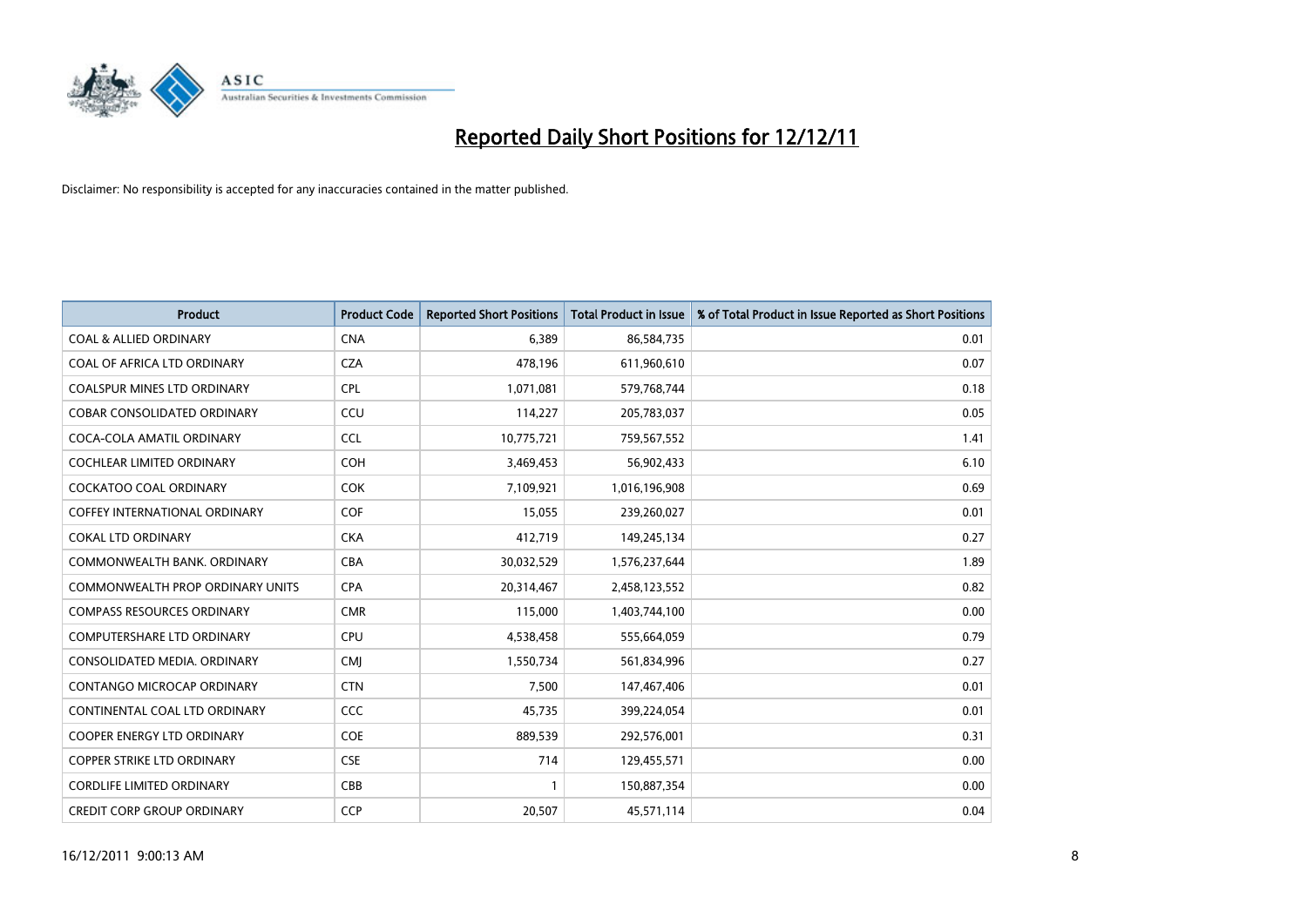

| <b>Product</b>                          | <b>Product Code</b> | <b>Reported Short Positions</b> | <b>Total Product in Issue</b> | % of Total Product in Issue Reported as Short Positions |
|-----------------------------------------|---------------------|---------------------------------|-------------------------------|---------------------------------------------------------|
| <b>CROMWELL PROP STAPLED SECURITIES</b> | <b>CMW</b>          | 420,748                         | 968,904,031                   | 0.04                                                    |
| CROWN LIMITED ORDINARY                  | <b>CWN</b>          | 1,482,061                       | 728,394,185                   | 0.19                                                    |
| <b>CSG LIMITED ORDINARY</b>             | CSV                 | 557,008                         | 282,567,499                   | 0.20                                                    |
| <b>CSL LIMITED ORDINARY</b>             | <b>CSL</b>          | 3,425,066                       | 523,403,301                   | 0.64                                                    |
| <b>CSR LIMITED ORDINARY</b>             | <b>CSR</b>          | 16,663,401                      | 506,000,315                   | 3.30                                                    |
| <b>CUDECO LIMITED ORDINARY</b>          | CDU                 | 2,193,342                       | 159,849,865                   | 1.36                                                    |
| DART ENERGY LTD ORDINARY                | <b>DTE</b>          | 5,864,870                       | 734,931,470                   | 0.80                                                    |
| DAVID JONES LIMITED ORDINARY            | <b>DIS</b>          | 50,474,694                      | 524,940,325                   | 9.59                                                    |
| DECMIL GROUP LIMITED ORDINARY           | <b>DCG</b>          | 125,457                         | 155, 197, 858                 | 0.08                                                    |
| DEEP YELLOW LIMITED ORDINARY            | <b>DYL</b>          | 15,876                          | 1,128,736,403                 | 0.00                                                    |
| DEVINE LIMITED ORDINARY                 | <b>DVN</b>          | 1,011                           | 158,730,556                   | 0.00                                                    |
| DEXUS PROPERTY GROUP STAPLED UNITS      | <b>DXS</b>          | 25,186,139                      | 4,839,024,176                 | 0.51                                                    |
| DISCOVERY METALS LTD ORDINARY           | <b>DML</b>          | 7,672,250                       | 440,128,231                   | 1.75                                                    |
| DOMINO PIZZA ENTERPR ORDINARY           | <b>DMP</b>          | 37,920                          | 69,174,674                    | 0.05                                                    |
| DOWNER EDI LIMITED ORDINARY             | <b>DOW</b>          | 6,223,810                       | 429,100,296                   | 1.44                                                    |
| DUET GROUP STAPLED US PROHIBIT.         | <b>DUE</b>          | 8,579,587                       | 1,091,628,341                 | 0.79                                                    |
| DULUXGROUP LIMITED ORDINARY             | <b>DLX</b>          | 10,784,364                      | 367,456,259                   | 2.93                                                    |
| <b>DWS LTD ORDINARY</b>                 | <b>DWS</b>          | 1,381                           | 132,362,763                   | 0.00                                                    |
| ECHO ENTERTAINMENT ORDINARY             | <b>EGP</b>          | 6,719,473                       | 688,019,737                   | 0.99                                                    |
| ELDERS LIMITED ORDINARY                 | <b>ELD</b>          | 16,126,843                      | 448,598,480                   | 3.58                                                    |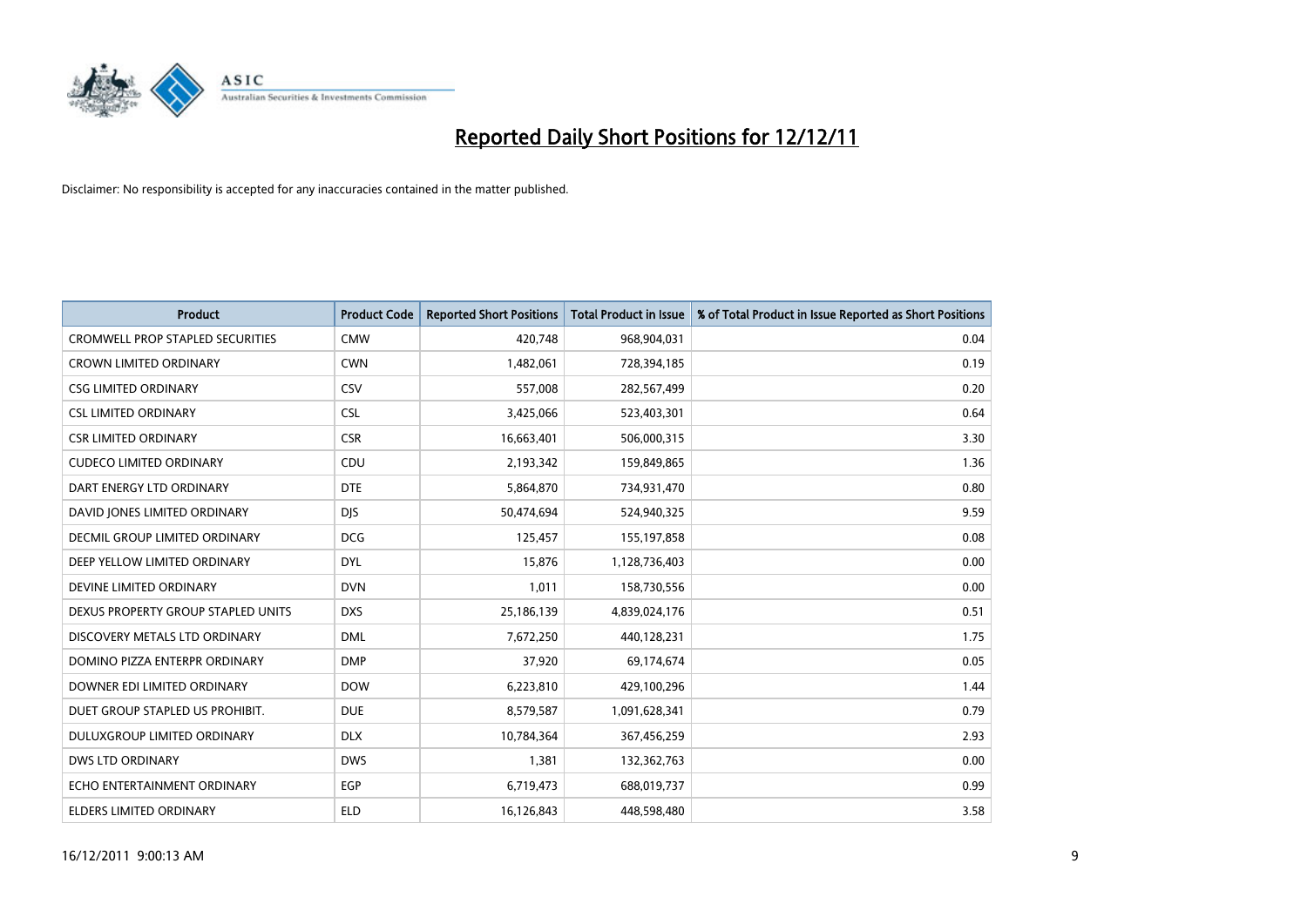

| <b>Product</b>                         | <b>Product Code</b> | <b>Reported Short Positions</b> | <b>Total Product in Issue</b> | % of Total Product in Issue Reported as Short Positions |
|----------------------------------------|---------------------|---------------------------------|-------------------------------|---------------------------------------------------------|
| ELDORADO GOLD CORP CDI 1:1             | EAU                 | 36,139                          | 9,406,121                     | 0.38                                                    |
| ELEMENTAL MINERALS ORDINARY            | <b>ELM</b>          | 513,877                         | 224,948,825                   | 0.22                                                    |
| ELEMENTOS LIMITED ORDINARY             | <b>ELT</b>          | 16                              | 77,068,979                    | 0.00                                                    |
| ELIXIR PETROLEUM LTD ORDINARY          | <b>EXR</b>          | 324,400                         | 217,288,472                   | 0.15                                                    |
| <b>EMECO HOLDINGS ORDINARY</b>         | <b>EHL</b>          | 1,749,608                       | 631,237,586                   | 0.27                                                    |
| <b>EMMERSON RESOURCES ORDINARY</b>     | ERM                 | 23,000                          | 257,244,302                   | 0.01                                                    |
| ENDEAVOUR MIN CORP DEFERRED SETTLEMENT | <b>EVR</b>          | 571,900                         | 129,341,319                   | 0.43                                                    |
| ENERGY RESOURCES ORDINARY 'A'          | <b>ERA</b>          | 7,952,659                       | 517,725,062                   | 1.52                                                    |
| <b>ENERGY WORLD CORPOR, ORDINARY</b>   | <b>EWC</b>          | 18,062,748                      | 1,734,166,672                 | 1.04                                                    |
| <b>ENTEK ENERGY LTD ORDINARY</b>       | <b>ETE</b>          | 489,903                         | 510,657,387                   | 0.10                                                    |
| ENTELLECT LIMITED ORDINARY             | <b>ESN</b>          | 464,050                         | 985,337,932                   | 0.05                                                    |
| <b>ENVESTRA LIMITED ORDINARY</b>       | <b>ENV</b>          | 3,853,648                       | 1,547,890,032                 | 0.24                                                    |
| EVOLUTION MINING LTD ORDINARY          | <b>EVN</b>          | 2,187,088                       | 669,728,769                   | 0.32                                                    |
| EXOMA ENERGY LIMITED ORDINARY          | <b>EXE</b>          | 281,678                         | 417,357,759                   | 0.07                                                    |
| <b>EXTRACT RESOURCES ORDINARY</b>      | EXT                 | 1,226,130                       | 251,159,163                   | 0.47                                                    |
| FAIRFAX MEDIA LTD ORDINARY             | <b>FXI</b>          | 283, 377, 261                   | 2,351,955,725                 | 12.06                                                   |
| FANTASTIC HOLDINGS ORDINARY            | <b>FAN</b>          | 1,220                           | 102,739,538                   | 0.00                                                    |
| <b>FAR LTD ORDINARY</b>                | <b>FAR</b>          | 21,000,000                      | 2,095,368,422                 | 1.00                                                    |
| FISHER & PAYKEL APP. ORDINARY          | <b>FPA</b>          | 128,298                         | 724,235,162                   | 0.02                                                    |
| FKP PROPERTY GROUP STAPLED SECURITIES  | <b>FKP</b>          | 26,737,549                      | 1,197,968,723                 | 2.21                                                    |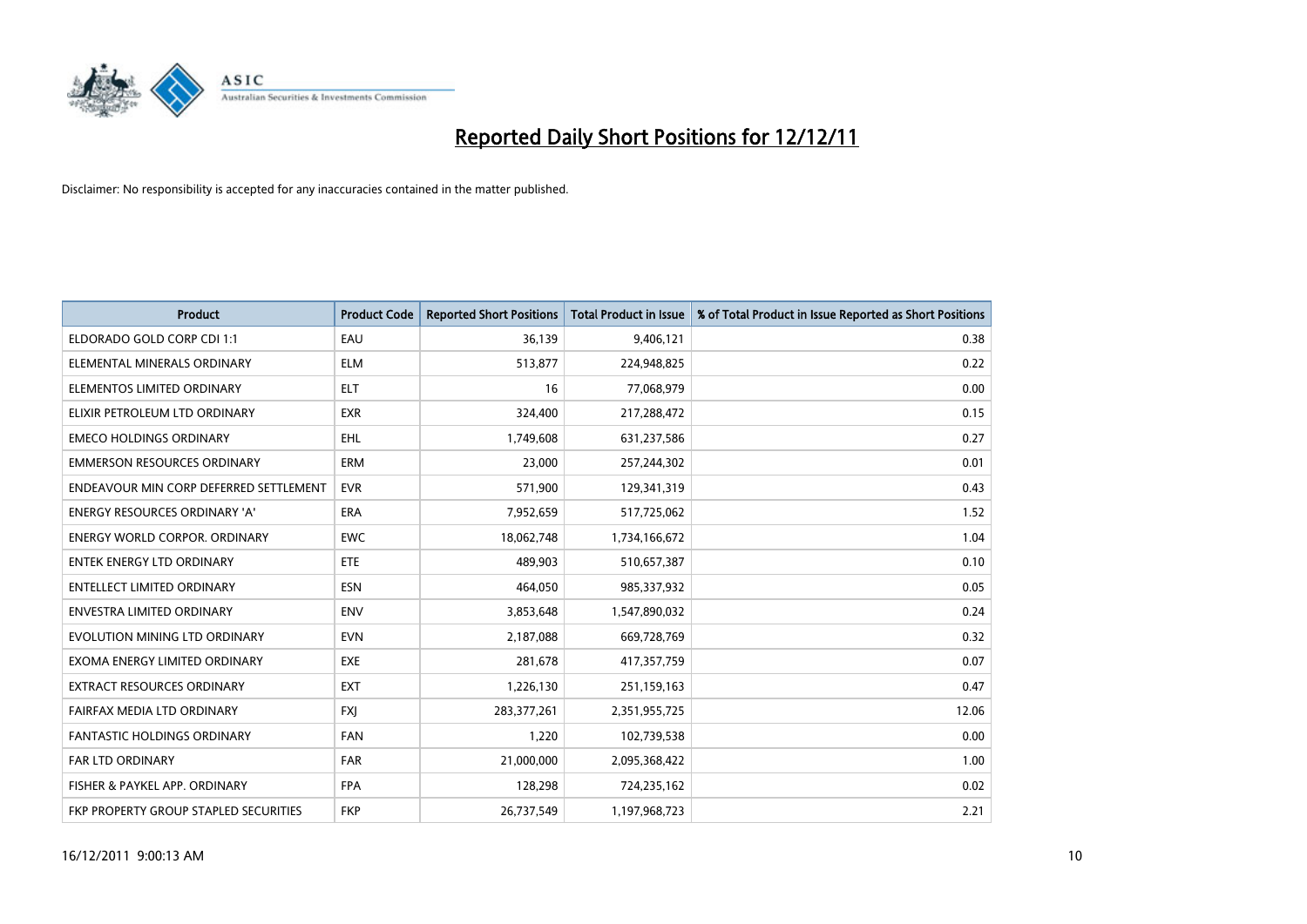

| <b>Product</b>                       | <b>Product Code</b> | <b>Reported Short Positions</b> | <b>Total Product in Issue</b> | % of Total Product in Issue Reported as Short Positions |
|--------------------------------------|---------------------|---------------------------------|-------------------------------|---------------------------------------------------------|
| FLEETWOOD CORP ORDINARY              | <b>FWD</b>          | 249,608                         | 58,850,214                    | 0.41                                                    |
| FLETCHER BUILDING ORDINARY           | <b>FBU</b>          | 9,126,877                       | 680,739,504                   | 1.34                                                    |
| FLEXIGROUP LIMITED ORDINARY          | <b>FXL</b>          | 61,282                          | 277,862,586                   | 0.02                                                    |
| FLIGHT CENTRE ORDINARY               | <b>FLT</b>          | 9,305,869                       | 99,997,851                    | 9.29                                                    |
| <b>FLINDERS MINES LTD ORDINARY</b>   | <b>FMS</b>          | 22,804,658                      | 1,821,300,404                 | 1.25                                                    |
| <b>FOCUS MINERALS LTD ORDINARY</b>   | <b>FML</b>          | 2,592,087                       | 4,320,773,701                 | 0.05                                                    |
| <b>FORGE GROUP LIMITED ORDINARY</b>  | <b>FGE</b>          | 109,832                         | 83,429,014                    | 0.12                                                    |
| FORTE ENERGY NL ORDINARY             | <b>FTE</b>          | 2,667,039                       | 695,589,311                   | 0.38                                                    |
| <b>FORTESCUE METALS GRP ORDINARY</b> | <b>FMG</b>          | 57,493,107                      | 3,113,798,659                 | 1.81                                                    |
| <b>FOSTER'S GROUP ORDINARY</b>       | FGL                 | 7,090,949                       | 1,943,687,095                 | 0.36                                                    |
| FTD CORPORATION ORDINARY             | <b>FTD</b>          | 8,088                           | 36,474,593                    | 0.02                                                    |
| <b>FUNTASTIC LIMITED ORDINARY</b>    | <b>FUN</b>          | 322,528                         | 340,997,682                   | 0.09                                                    |
| <b>G.U.D. HOLDINGS ORDINARY</b>      | GUD                 | 430,252                         | 70,107,387                    | 0.59                                                    |
| <b>GALAXY RESOURCES ORDINARY</b>     | GXY                 | 2,845,088                       | 323,327,000                   | 0.87                                                    |
| <b>GEODYNAMICS LIMITED ORDINARY</b>  | GDY                 | 34,227                          | 338,200,845                   | 0.01                                                    |
| <b>GINDALBIE METALS LTD ORDINARY</b> | GBG                 | 24,727,448                      | 1,135,565,349                 | 2.16                                                    |
| <b>GLOBAL MINING ORDINARY</b>        | <b>GMI</b>          | 8,951                           | 183,235,535                   | 0.00                                                    |
| <b>GLOUCESTER COAL ORDINARY</b>      | GCL                 | 918,728                         | 202,905,967                   | 0.45                                                    |
| <b>GME RESOURCES LTD ORDINARY</b>    | <b>GME</b>          | 800                             | 322,635,902                   | 0.00                                                    |
| <b>GOLD ONE INT LTD ORDINARY</b>     | GDO                 | 191,529                         | 869,707,051                   | 0.02                                                    |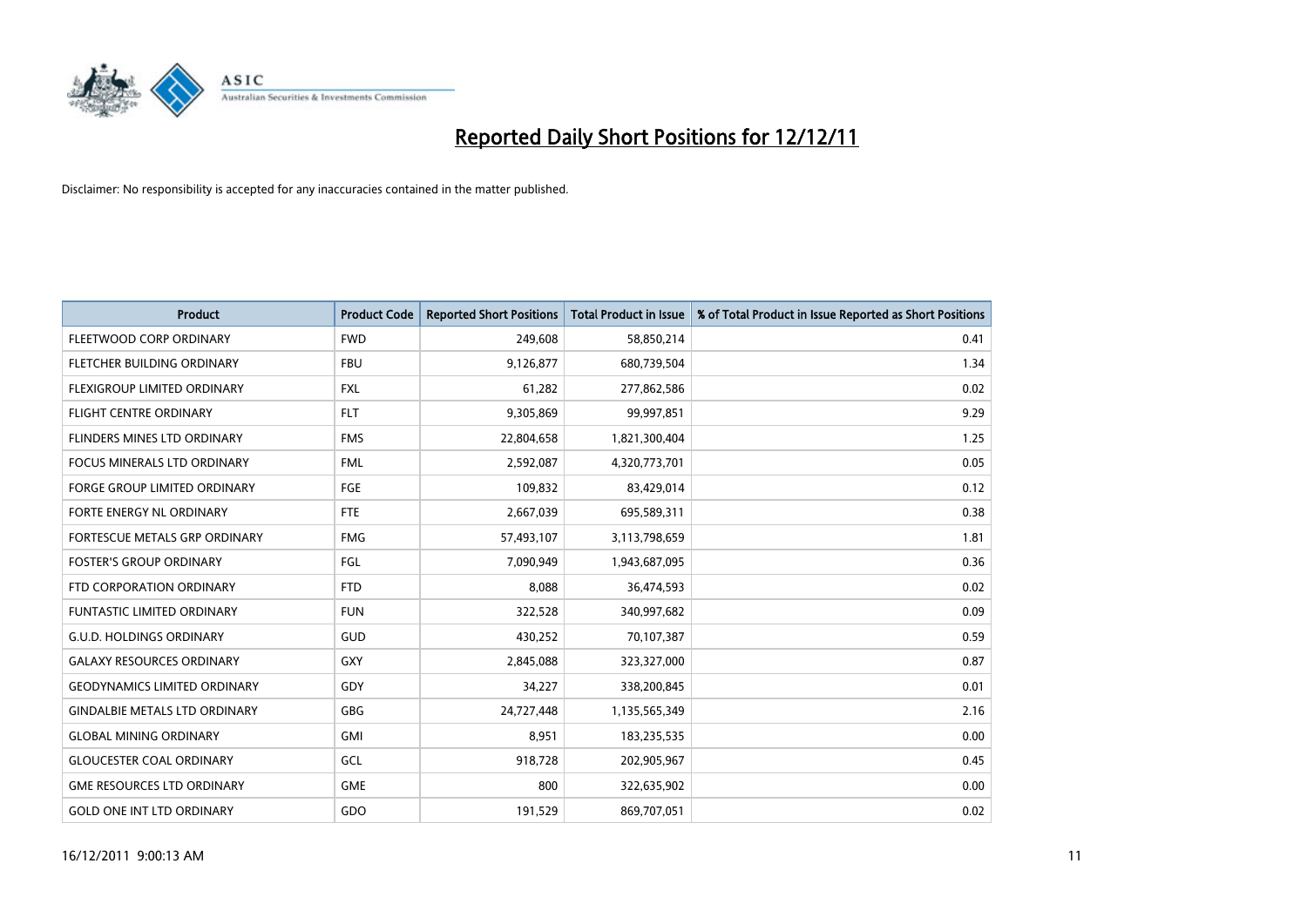

| <b>Product</b>                            | <b>Product Code</b> | <b>Reported Short Positions</b> | <b>Total Product in Issue</b> | % of Total Product in Issue Reported as Short Positions |
|-------------------------------------------|---------------------|---------------------------------|-------------------------------|---------------------------------------------------------|
| <b>GOLD ROAD RES LTD ORDINARY</b>         | <b>GOR</b>          | 103,714                         | 389,650,665                   | 0.03                                                    |
| <b>GOLDEN WEST RESOURCE ORDINARY</b>      | <b>GWR</b>          | 1,617                           | 192,082,567                   | 0.00                                                    |
| GOODMAN FIELDER. ORDINARY                 | <b>GFF</b>          | 67,425,185                      | 1,955,559,207                 | 3.41                                                    |
| <b>GOODMAN GROUP STAPLED US PROHIBIT.</b> | <b>GMG</b>          | 25,885,382                      | 7,394,907,651                 | 0.33                                                    |
| <b>GPT GROUP STAPLED SEC.</b>             | <b>GPT</b>          | 26,356,749                      | 1,820,095,439                 | 1.46                                                    |
| <b>GRAINCORP LIMITED A CLASS ORDINARY</b> | <b>GNC</b>          | 559,134                         | 198,318,900                   | 0.28                                                    |
| <b>GRANGE RESOURCES, ORDINARY</b>         | GRR                 | 353,261                         | 1,153,937,134                 | 0.03                                                    |
| <b>GREENCAP LIMITED ORDINARY</b>          | GCG                 |                                 | 262,515,385                   | 0.00                                                    |
| <b>GREENLAND MIN EN LTD ORDINARY</b>      | GGG                 | 3,471,030                       | 410,407,582                   | 0.84                                                    |
| <b>GRYPHON MINERALS LTD ORDINARY</b>      | GRY                 | 1,374,756                       | 345,122,058                   | 0.38                                                    |
| <b>GUILDFORD COAL LTD ORDINARY</b>        | <b>GUF</b>          | 1,467,172                       | 230,523,734                   | 0.64                                                    |
| <b>GUINNESS PEAT GROUP. CDI 1:1</b>       | <b>GPG</b>          | 50,054                          | 282,655,688                   | 0.02                                                    |
| <b>GUNNS LIMITED ORDINARY</b>             | <b>GNS</b>          | 49,551,546                      | 848,401,559                   | 5.84                                                    |
| <b>GWA GROUP LTD ORDINARY</b>             | <b>GWA</b>          | 12,034,339                      | 301,525,014                   | 3.99                                                    |
| HARVEY NORMAN ORDINARY                    | <b>HVN</b>          | 54,207,338                      | 1,062,316,784                 | 5.12                                                    |
| HASTIE GROUP LIMITED ORDINARY             | <b>HST</b>          | 200,922                         | 137,353,504                   | 0.14                                                    |
| HASTINGS DIVERSIFIED STAPLED SECURITY     | <b>HDF</b>          | 3,573,883                       | 530,001,072                   | 0.67                                                    |
| <b>HEARTWARE INT INC CDI 35:1</b>         | <b>HIN</b>          | 272,008                         | 43,772,855                    | 0.62                                                    |
| <b>HENDERSON GROUP CDI 1:1</b>            | <b>HGG</b>          | 11,003,306                      | 668,374,277                   | 1.64                                                    |
| HFA HOLDINGS LIMITED ORDINARY             | <b>HFA</b>          | 16.273                          | 117,332,831                   | 0.01                                                    |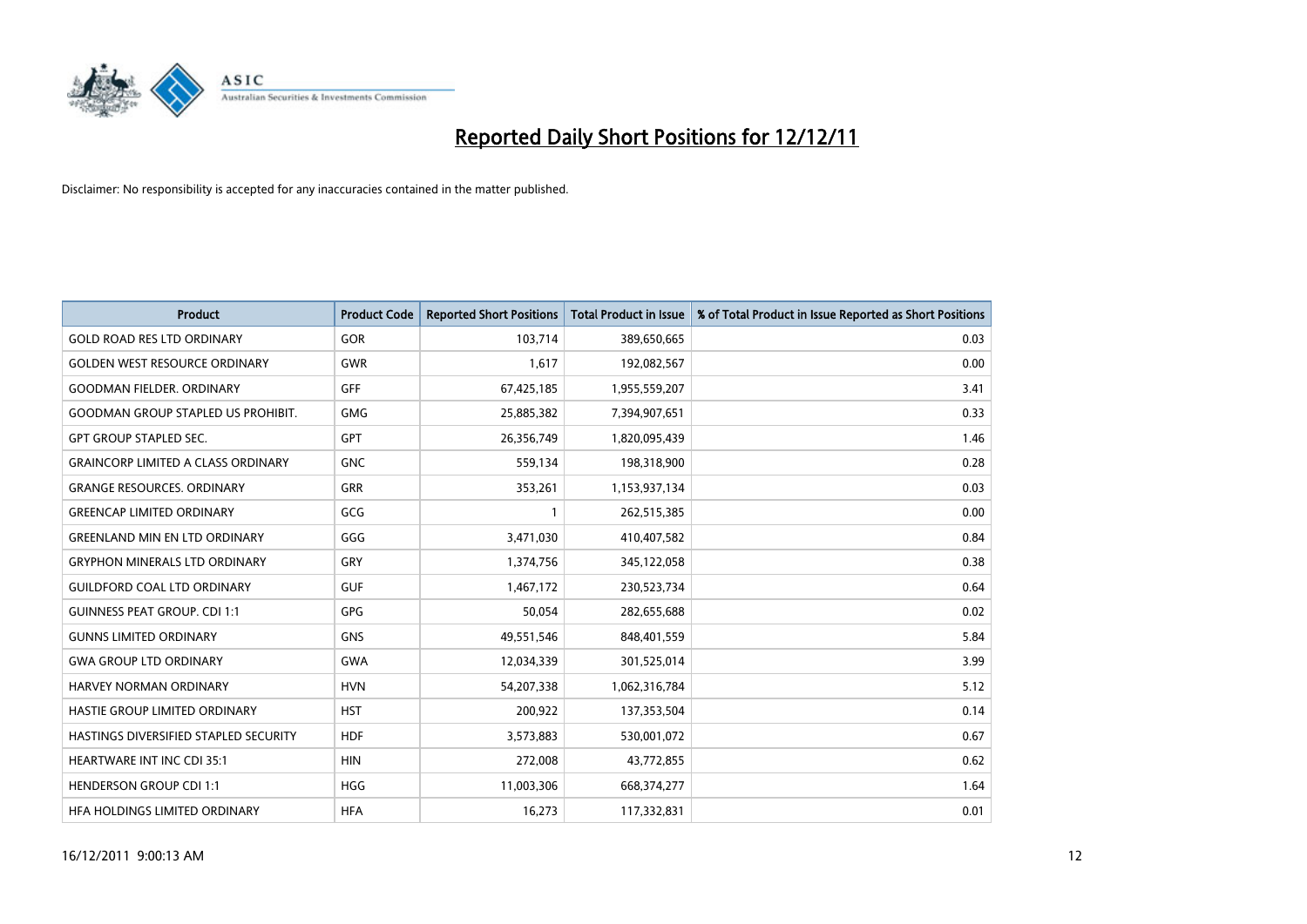

| <b>Product</b>                           | <b>Product Code</b> | <b>Reported Short Positions</b> | <b>Total Product in Issue</b> | % of Total Product in Issue Reported as Short Positions |
|------------------------------------------|---------------------|---------------------------------|-------------------------------|---------------------------------------------------------|
| <b>HIGHLANDS PACIFIC ORDINARY</b>        | <b>HIG</b>          | 2,416,464                       | 686,082,148                   | 0.35                                                    |
| HILLGROVE RES LTD ORDINARY               | <b>HGO</b>          | 5,445,290                       | 793,698,575                   | 0.69                                                    |
| HILLS HOLDINGS LTD ORDINARY              | <b>HIL</b>          | 3,910,778                       | 247,051,631                   | 1.56                                                    |
| HORIZON OIL LIMITED ORDINARY             | <b>HZN</b>          | 18,347,804                      | 1,130,811,515                 | 1.63                                                    |
| HUNNU COAL LIMITED ORDINARY              | <b>HUN</b>          | 14.613                          | 218,565,002                   | 0.00                                                    |
| <b>ICON ENERGY LIMITED ORDINARY</b>      | <b>ICN</b>          | 2,830                           | 469,301,394                   | 0.00                                                    |
| <b>IINET LIMITED ORDINARY</b>            | <b>IIN</b>          | 141.028                         | 149,499,119                   | 0.10                                                    |
| <b>ILUKA RESOURCES ORDINARY</b>          | ILU                 | 11,993,611                      | 418,700,517                   | 2.86                                                    |
| <b>IMDEX LIMITED ORDINARY</b>            | <b>IMD</b>          | 758,188                         | 204,447,435                   | 0.36                                                    |
| IMF (AUSTRALIA) LTD ORDINARY             | <b>IMF</b>          | 330,821                         | 123,828,193                   | 0.26                                                    |
| <b>IMX RESOURCES LTD ORDINARY</b>        | <b>IXR</b>          | 13,000                          | 262,612,803                   | 0.00                                                    |
| <b>INCITEC PIVOT ORDINARY</b>            | IPL                 | 1,317,110                       | 1,628,730,107                 | 0.07                                                    |
| <b>INDEPENDENCE GROUP ORDINARY</b>       | <b>IGO</b>          | 5,080,853                       | 202,907,135                   | 2.51                                                    |
| <b>INDOPHIL RESOURCES ORDINARY</b>       | <b>IRN</b>          | 1,039,288                       | 995,437,860                   | 0.11                                                    |
| <b>INDUSTREA LIMITED ORDINARY</b>        | IDL                 | 1,105,679                       | 368,992,435                   | 0.29                                                    |
| <b>INFIGEN ENERGY STAPLED SECURITIES</b> | <b>IFN</b>          | 5,693,370                       | 762,265,972                   | 0.75                                                    |
| ING RE COM GROUP STAPLED SECURITIES      | ILF.                | 3,583                           | 441,029,194                   | 0.00                                                    |
| INSURANCE AUSTRALIA ORDINARY             | IAG                 | 7,033,712                       | 2,079,034,021                 | 0.32                                                    |
| <b>INTEGRA MINING LTD, ORDINARY</b>      | <b>IGR</b>          | 4,267,412                       | 843,843,881                   | 0.50                                                    |
| <b>INTREPID MINES ORDINARY</b>           | <b>IAU</b>          | 1,886,347                       | 523,508,201                   | 0.34                                                    |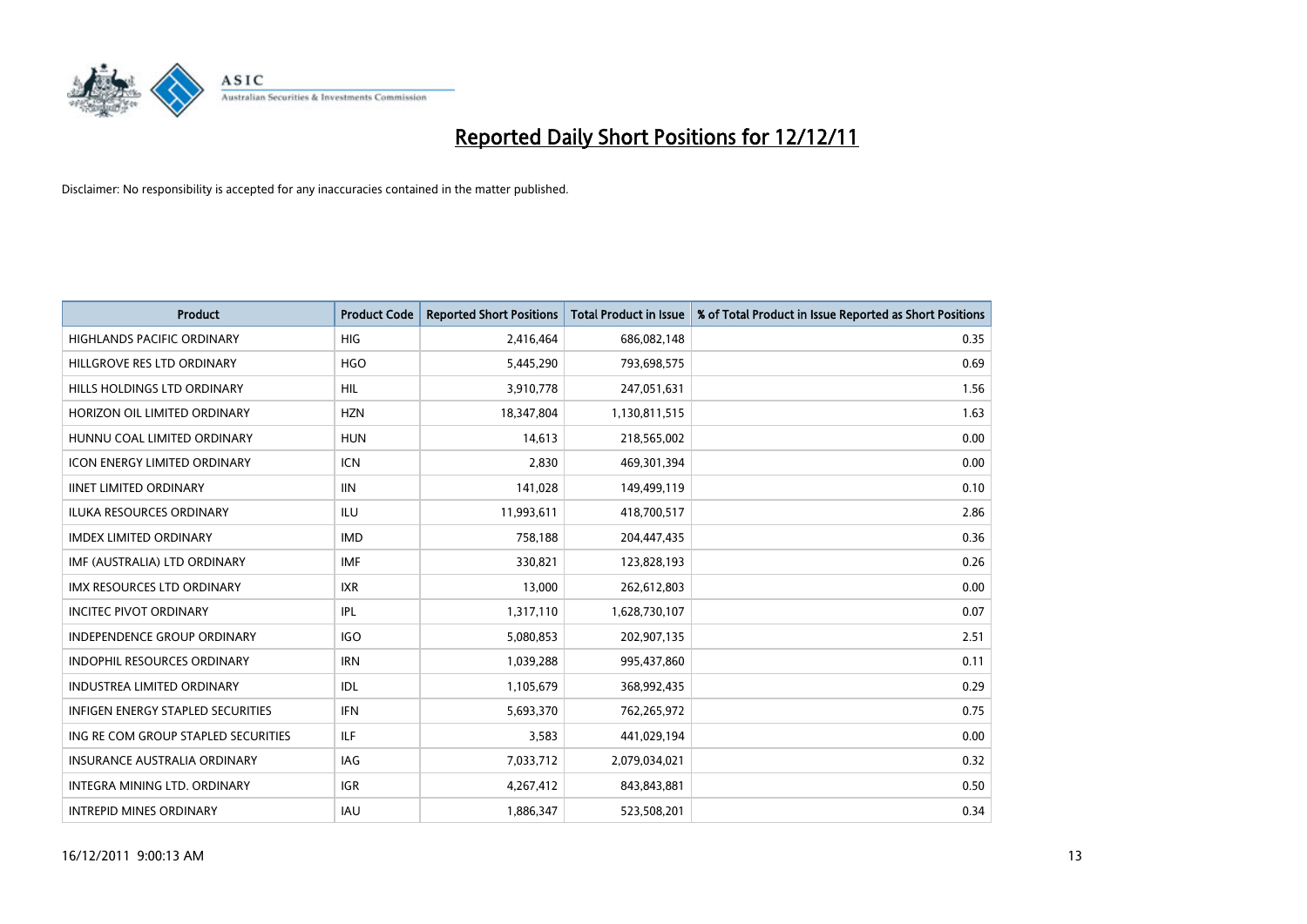

| <b>Product</b>                                  | <b>Product Code</b> | <b>Reported Short Positions</b> | <b>Total Product in Issue</b> | % of Total Product in Issue Reported as Short Positions |
|-------------------------------------------------|---------------------|---------------------------------|-------------------------------|---------------------------------------------------------|
| <b>INVESTA OFFICE FUND STAPLED SECURITIES</b>   | <b>IOF</b>          | 8,952,040                       | 2,657,463,999                 | 0.33                                                    |
| <b>INVOCARE LIMITED ORDINARY</b>                | <b>IVC</b>          | 1,604,725                       | 110,030,298                   | 1.46                                                    |
| <b>ION LIMITED ORDINARY</b>                     | <b>ION</b>          | 164,453                         | 256,365,105                   | 0.06                                                    |
| <b>IOOF HOLDINGS LTD ORDINARY</b>               | <b>IFL</b>          | 672,285                         | 229,794,395                   | 0.29                                                    |
| <b>IRESS MARKET TECH. ORDINARY</b>              | <b>IRE</b>          | 1,195,163                       | 127,036,010                   | 0.91                                                    |
| <b>IRON ORE HOLDINGS ORDINARY</b>               | <b>IOH</b>          | 14,525                          | 166,087,005                   | 0.01                                                    |
| ISHARES MSCI AUS 200 ISHARES MSCI AUS 200       | <b>IOZ</b>          | 74.076                          | 2,701,394                     | 2.74                                                    |
| ISHARES MSCI EM MKTS CDI 1:1                    | <b>IEM</b>          | 25,899                          | 425,700,000                   | 0.01                                                    |
| ISHARES S&P HIGH DIV ISHARES S&P HIGH DIV       | <b>IHD</b>          | 100,000                         | 2,301,253                     | 4.35                                                    |
| ISHARES SMALL ORDS ISHARES SMALL ORDS           | <b>ISO</b>          | 936,441                         | 5,401,916                     | 17.34                                                   |
| <b>IVANHOE AUSTRALIA ORDINARY</b>               | <b>IVA</b>          | 1,291,255                       | 552,011,545                   | 0.23                                                    |
| <b>JAMES HARDIE INDUST CHESS DEPOSITARY INT</b> | <b>IHX</b>          | 18,101,161                      | 435,951,208                   | 4.12                                                    |
| <b>JAMESON RESOURCES ORDINARY</b>               | IAL                 | 1,600,000                       | 106,528,865                   | 1.50                                                    |
| <b>JB HI-FI LIMITED ORDINARY</b>                | <b>IBH</b>          | 21,898,908                      | 98,833,643                    | 22.16                                                   |
| KAGARA LTD ORDINARY                             | <b>KZL</b>          | 11,072,674                      | 718,307,956                   | 1.53                                                    |
| KAROON GAS AUSTRALIA ORDINARY                   | <b>KAR</b>          | 3,011,351                       | 221,420,769                   | 1.35                                                    |
| KATHMANDU HOLD LTD ORDINARY                     | <b>KMD</b>          | 2,160,883                       | 200,000,000                   | 1.07                                                    |
| <b>KBL MINING LIMITED ORDINARY</b>              | <b>KBL</b>          | 1,820                           | 166,702,510                   | 0.00                                                    |
| <b>KEYBRIDGE CAPITAL ORDINARY</b>               | <b>KBC</b>          | 7,999                           | 172,070,564                   | 0.00                                                    |
| KINGSGATE CONSOLID. ORDINARY                    | <b>KCN</b>          | 3,982,657                       | 140.872.908                   | 2.82                                                    |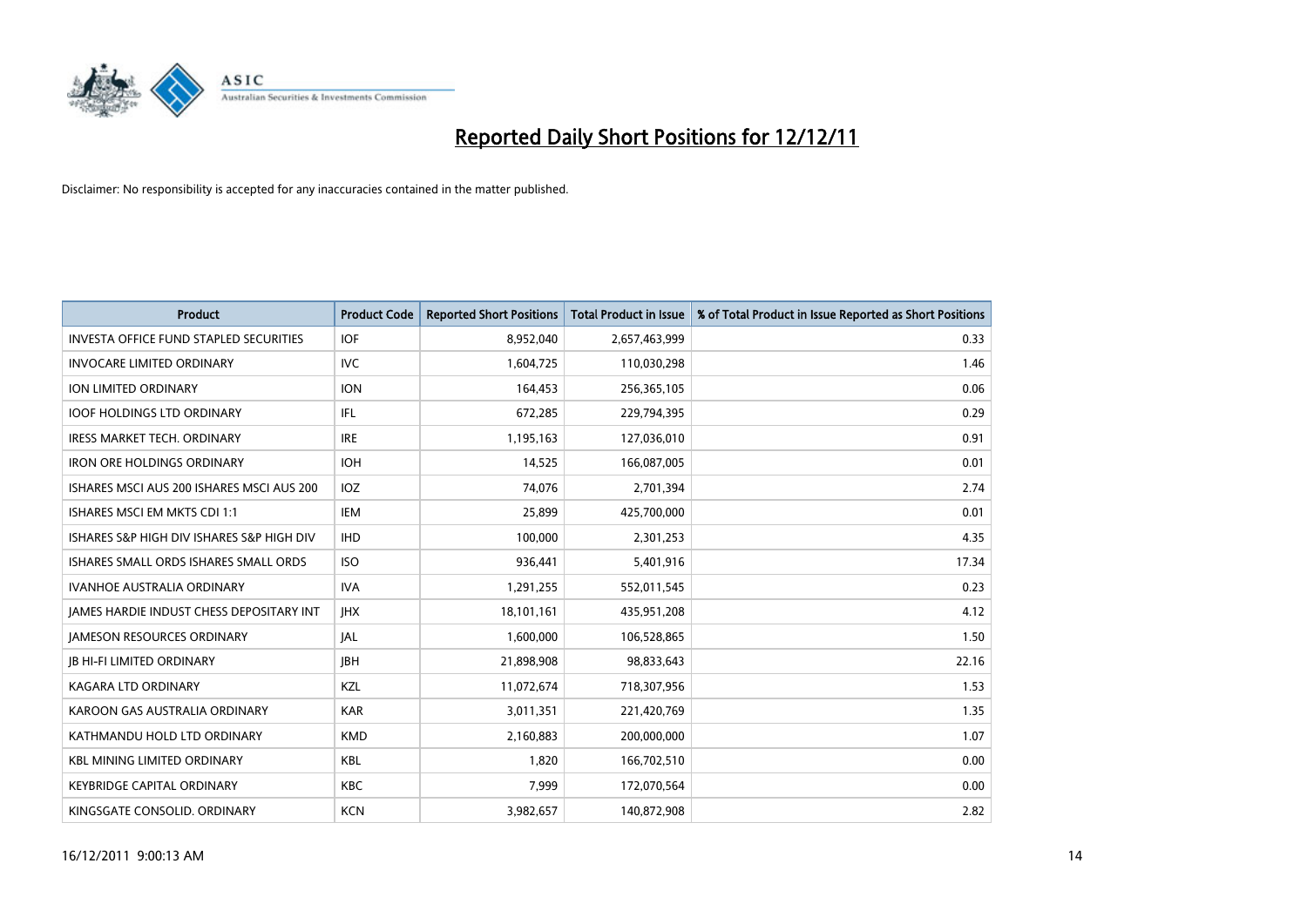

| <b>Product</b>                        | <b>Product Code</b> | <b>Reported Short Positions</b> | <b>Total Product in Issue</b> | % of Total Product in Issue Reported as Short Positions |
|---------------------------------------|---------------------|---------------------------------|-------------------------------|---------------------------------------------------------|
| KINGSROSE MINING LTD ORDINARY         | <b>KRM</b>          | 1,257,945                       | 269,598,726                   | 0.46                                                    |
| LEGEND MINING ORDINARY                | <b>LEG</b>          | 8,331,664                       | 1,980,350,801                 | 0.42                                                    |
| LEIGHTON HOLDINGS ORDINARY            | LEI                 | 6,686,406                       | 336,553,596                   | 1.95                                                    |
| LEND LEASE GROUP UNIT/ORD STAPLED     | LLC                 | 929,730                         | 571,804,090                   | 0.15                                                    |
| LINC ENERGY LTD ORDINARY              | <b>LNC</b>          | 8,652,561                       | 504,487,631                   | 1.71                                                    |
| LIQUEFIED NATURAL ORDINARY            | LNG                 | 370,140                         | 267,699,015                   | 0.14                                                    |
| LYNAS CORPORATION ORDINARY            | <b>LYC</b>          | 115,415,574                     | 1,713,846,913                 | 6.70                                                    |
| M2 TELECOMMUNICATION ORDINARY         | <b>MTU</b>          | 156,499                         | 124,493,385                   | 0.11                                                    |
| <b>MACA LIMITED ORDINARY</b>          | <b>MLD</b>          | 2,000                           | 150,000,000                   | 0.00                                                    |
| MACARTHUR COAL ORDINARY               | <b>MCC</b>          | 19,990                          | 302,092,343                   | 0.00                                                    |
| MACMAHON HOLDINGS ORDINARY            | <b>MAH</b>          | 2,864,807                       | 738,631,705                   | 0.39                                                    |
| MACQ ATLAS ROADS GRP ORDINARY STAPLED | <b>MQA</b>          | 13,428,127                      | 464,279,594                   | 2.90                                                    |
| MACQUARIE GROUP LTD ORDINARY          | <b>MOG</b>          | 6,044,545                       | 348,545,115                   | 1.72                                                    |
| MAP GROUP US PROHIB DEF SET           | <b>MAPDA</b>        | 3,403,989                       | 1,861,210,782                 | 0.17                                                    |
| <b>MARENGO MINING ORDINARY</b>        | <b>MGO</b>          | 1,339,849                       | 1,002,399,863                 | 0.13                                                    |
| MATRIX C & E LTD ORDINARY             | <b>MCE</b>          | 547,206                         | 77,081,507                    | 0.69                                                    |
| MCMILLAN SHAKESPEARE ORDINARY         | <b>MMS</b>          | 92,845                          | 70,639,319                    | 0.13                                                    |
| MCPHERSON'S LTD ORDINARY              | <b>MCP</b>          | 16,360                          | 72,401,758                    | 0.02                                                    |
| MEDUSA MINING LTD ORDINARY            | <b>MML</b>          | 1,439,337                       | 188,837,911                   | 0.76                                                    |
| MELBOURNE IT LIMITED ORDINARY         | <b>MLB</b>          | 136,142                         | 81,352,178                    | 0.17                                                    |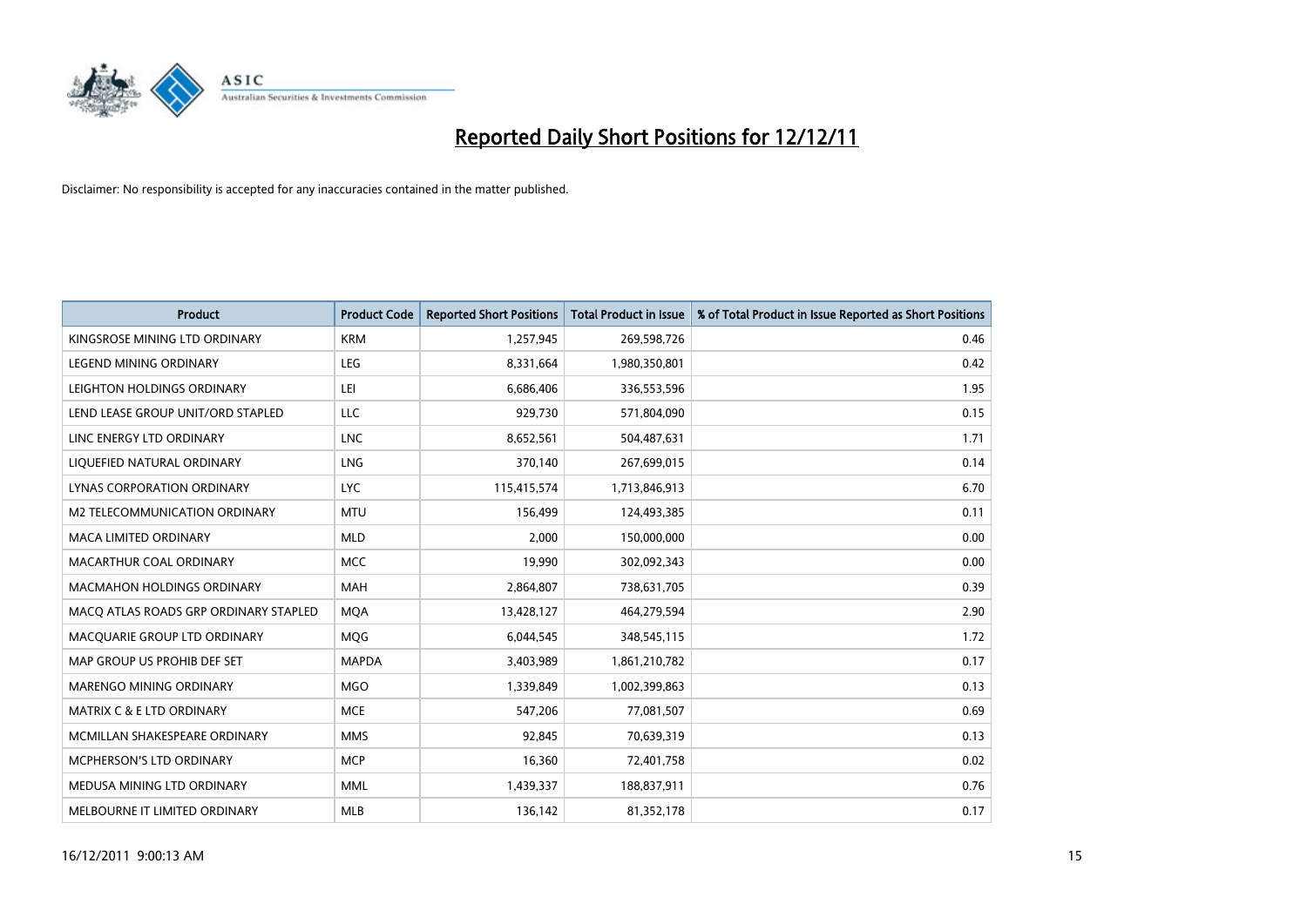

| <b>Product</b>                   | <b>Product Code</b> | <b>Reported Short Positions</b> | <b>Total Product in Issue</b> | % of Total Product in Issue Reported as Short Positions |
|----------------------------------|---------------------|---------------------------------|-------------------------------|---------------------------------------------------------|
| MEO AUSTRALIA LTD ORDINARY       | <b>MEO</b>          | 3,720,892                       | 539,913,260                   | 0.68                                                    |
| <b>MERMAID MARINE ORDINARY</b>   | <b>MRM</b>          | 409,248                         | 217,833,136                   | 0.20                                                    |
| MESOBLAST LIMITED ORDINARY       | <b>MSB</b>          | 7,802,938                       | 280,425,258                   | 2.78                                                    |
| METALS X LIMITED ORDINARY        | <b>MLX</b>          | 326,940                         | 1,327,100,831                 | 0.03                                                    |
| METCASH LIMITED ORDINARY         | <b>MTS</b>          | 29,013,662                      | 771,343,008                   | 3.74                                                    |
| METGASCO LIMITED ORDINARY        | <b>MEL</b>          | 235,435                         | 338,958,156                   | 0.07                                                    |
| <b>METMINCO LIMITED ORDINARY</b> | <b>MNC</b>          | 5,753,050                       | 1,674,466,146                 | 0.33                                                    |
| MHM METALS LIMITED ORDINARY      | <b>MHM</b>          | 204,650                         | 102,957,456                   | 0.20                                                    |
| MICLYN EXP OFFSHR ORDINARY       | <b>MIO</b>          | 19,297                          | 274,618,684                   | 0.01                                                    |
| MINCOR RESOURCES NL ORDINARY     | <b>MCR</b>          | 1,089,675                       | 196,180,804                   | 0.54                                                    |
| MINEMAKERS LIMITED ORDINARY      | <b>MAK</b>          | 58,270                          | 228,236,727                   | 0.03                                                    |
| MINERAL DEPOSITS ORDINARY        | <b>MDL</b>          | 127,293                         | 83,538,786                    | 0.15                                                    |
| MINERAL RESOURCES. ORDINARY      | <b>MIN</b>          | 518,765                         | 184,376,989                   | 0.27                                                    |
| MIRABELA NICKEL LTD ORDINARY     | <b>MBN</b>          | 15,308,747                      | 491,781,237                   | 3.11                                                    |
| MIRVAC GROUP STAPLED SECURITIES  | <b>MGR</b>          | 24,043,076                      | 3,416,924,188                 | 0.70                                                    |
| MOLOPO ENERGY LTD ORDINARY       | <b>MPO</b>          | 1,689,024                       | 245,579,810                   | 0.69                                                    |
| MOLY MINES LIMITED ORDINARY      | <b>MOL</b>          | 6,234                           | 384,893,989                   | 0.00                                                    |
| MONADELPHOUS GROUP ORDINARY      | <b>MND</b>          | 1,631,133                       | 88,674,327                    | 1.85                                                    |
| MORTGAGE CHOICE LTD ORDINARY     | MOC                 | 1,221,884                       | 119,948,255                   | 1.02                                                    |
| MOUNT GIBSON IRON ORDINARY       | <b>MGX</b>          | 6,555,738                       | 1,082,570,693                 | 0.59                                                    |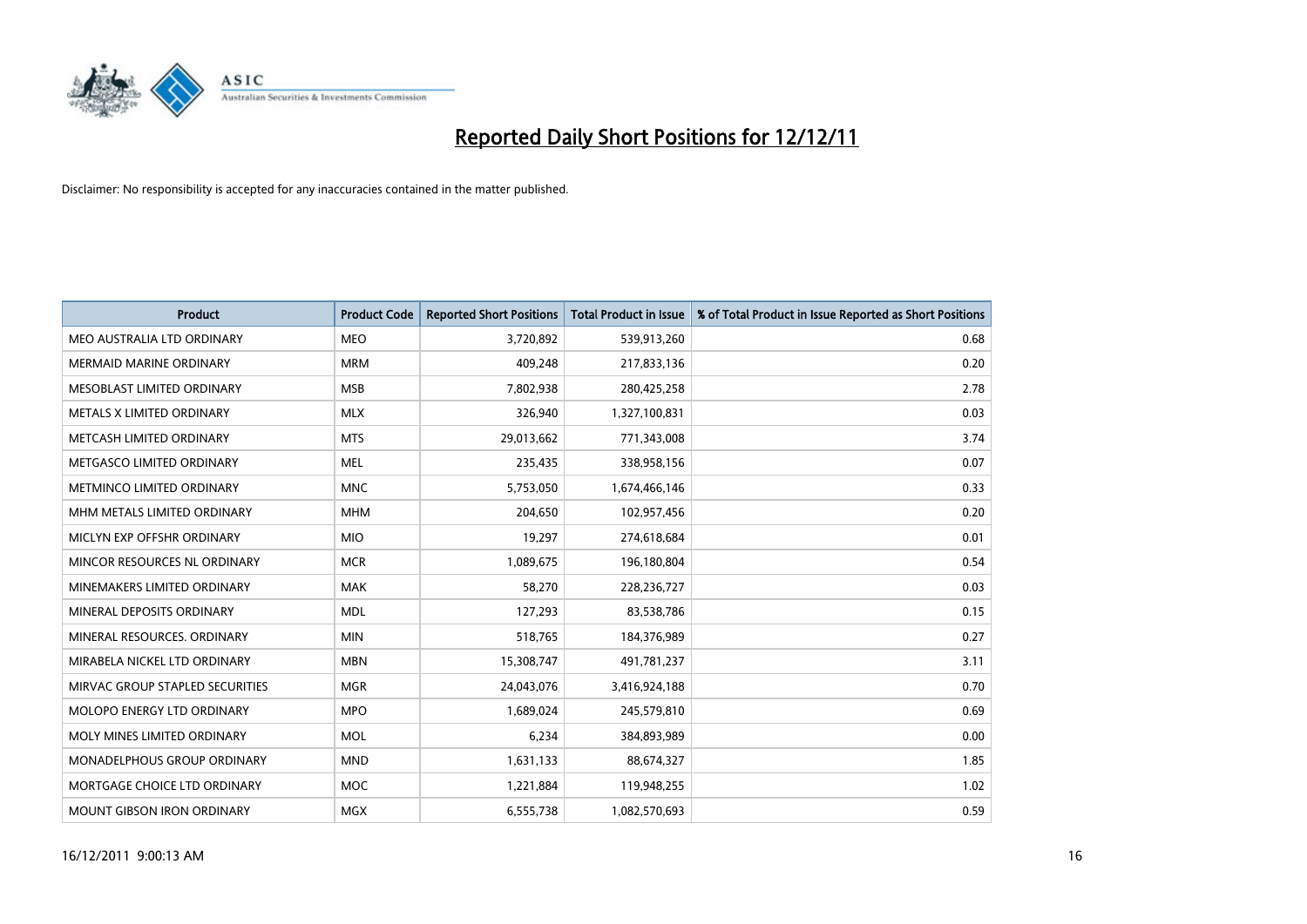

| <b>Product</b>                  | <b>Product Code</b> | <b>Reported Short Positions</b> | <b>Total Product in Issue</b> | % of Total Product in Issue Reported as Short Positions |
|---------------------------------|---------------------|---------------------------------|-------------------------------|---------------------------------------------------------|
| MSF SUGAR LIMITED ORDINARY      | <b>MSF</b>          | 25,428                          | 69,248,422                    | 0.04                                                    |
| MULTIPLEX SITES SITES           | <b>MXUPA</b>        | 22                              | 4,500,000                     | 0.00                                                    |
| MURCHISON METALS LTD ORDINARY   | <b>MMX</b>          | 10,766,495                      | 442,437,524                   | 2.43                                                    |
| MYER HOLDINGS LTD ORDINARY      | <b>MYR</b>          | 72,858,656                      | 583,384,551                   | 12.47                                                   |
| <b>MYSTATE LIMITED ORDINARY</b> | <b>MYS</b>          | 3,638                           | 67,463,454                    | 0.00                                                    |
| NATIONAL AUST. BANK ORDINARY    | <b>NAB</b>          | 18,376,972                      | 2,204,213,794                 | 0.81                                                    |
| NATURAL FUEL LIMITED ORDINARY   | <b>NFL</b>          |                                 | 1,121,912                     | 0.00                                                    |
| NAVIGATOR RESOURCES ORDINARY    | <b>NAV</b>          | 500                             | 2,222,216,576                 | 0.00                                                    |
| NAVITAS LIMITED ORDINARY        | <b>NVT</b>          | 3,342,928                       | 375,318,628                   | 0.87                                                    |
| NEPTUNE MARINE ORDINARY         | <b>NMS</b>          | 182,253                         | 1,748,545,632                 | 0.01                                                    |
| NEW HOPE CORPORATION ORDINARY   | <b>NHC</b>          | 247,549                         | 830,230,549                   | 0.03                                                    |
| NEW STANDARD ENERGY ORDINARY    | <b>NSE</b>          | 1,242,999                       | 282,844,638                   | 0.44                                                    |
| NEWCREST MINING ORDINARY        | <b>NCM</b>          | 1,316,796                       | 765,495,616                   | 0.17                                                    |
| NEWS CORP A NON-VOTING CDI      | <b>NWSLV</b>        | 3,060,041                       | 1,695,694,489                 | 0.18                                                    |
| NEWS CORP B VOTING CDI          | <b>NWS</b>          | 2,649,259                       | 798,520,953                   | 0.33                                                    |
| NEXBIS LIMITED ORDINARY         | <b>NBS</b>          | 63,733                          | 798,356,704                   | 0.01                                                    |
| NEXTDC LIMITED ORDINARY         | <b>NXT</b>          | 1,984                           | 123,533,558                   | 0.00                                                    |
| NEXUS ENERGY LIMITED ORDINARY   | <b>NXS</b>          | 4,794,672                       | 1,326,821,159                 | 0.35                                                    |
| NIB HOLDINGS LIMITED ORDINARY   | <b>NHF</b>          | 104,911                         | 466,733,110                   | 0.02                                                    |
| NIDO PETROLEUM ORDINARY         | <b>NDO</b>          | 570,500                         | 1,389,163,151                 | 0.04                                                    |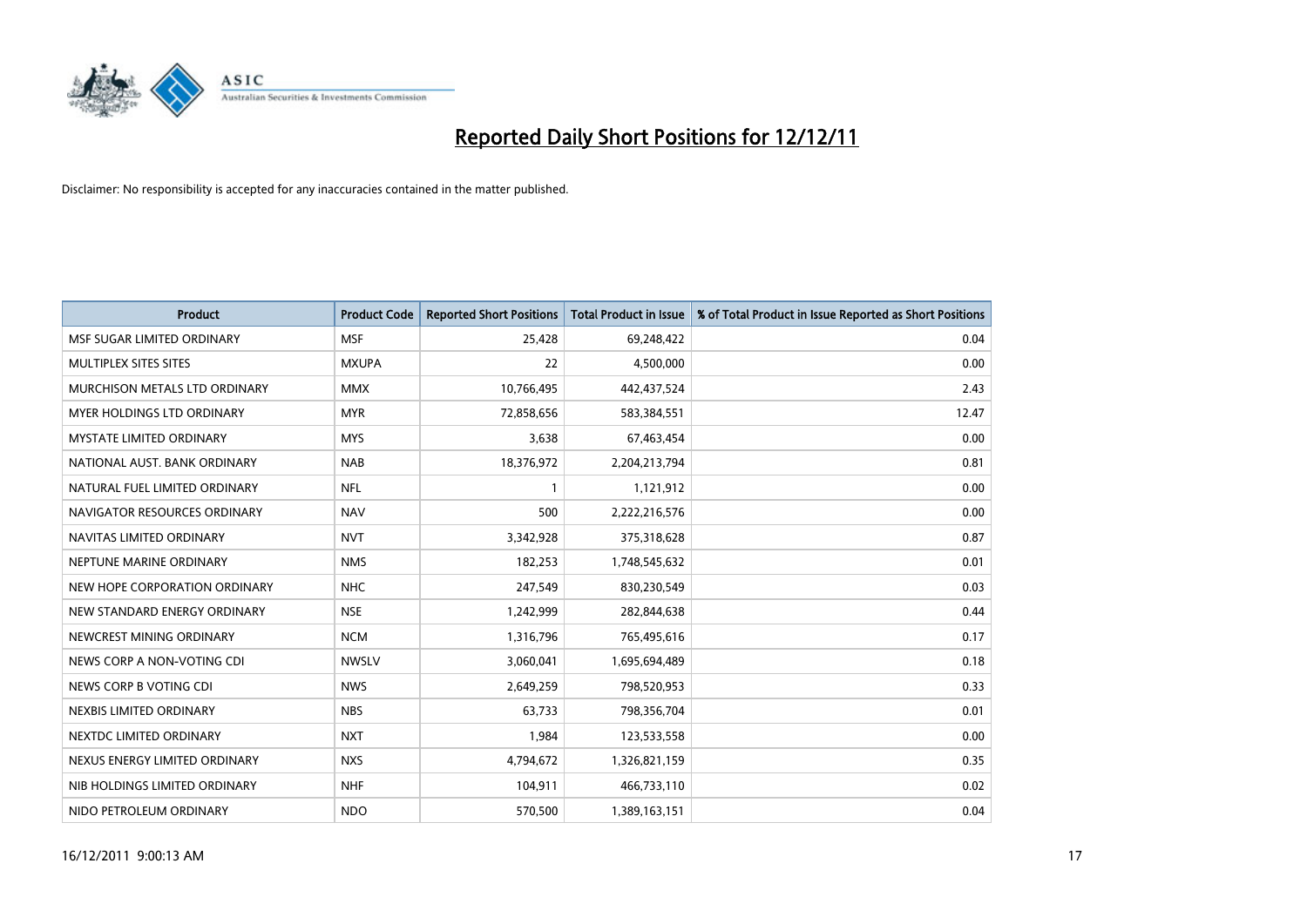

| <b>Product</b>                        | <b>Product Code</b> | <b>Reported Short Positions</b> | <b>Total Product in Issue</b> | % of Total Product in Issue Reported as Short Positions |
|---------------------------------------|---------------------|---------------------------------|-------------------------------|---------------------------------------------------------|
| NOBLE MINERAL RES ORDINARY            | <b>NMG</b>          | 1,620,907                       | 523,308,820                   | 0.32                                                    |
| NORTHERN IRON LTD ORDINARY            | <b>NFE</b>          | 792,001                         | 367,334,863                   | 0.22                                                    |
| NRW HOLDINGS LIMITED ORDINARY         | <b>NWH</b>          | 1,629,261                       | 278,888,011                   | 0.58                                                    |
| NUCOAL RESOURCES NL ORDINARY          | <b>NCR</b>          | 88,897                          | 441,150,707                   | 0.02                                                    |
| NUFARM LIMITED ORDINARY               | <b>NUF</b>          | 3,921,819                       | 261,947,565                   | 1.50                                                    |
| OAKTON LIMITED ORDINARY               | <b>OKN</b>          | 603,278                         | 93,800,235                    | 0.64                                                    |
| OCEANAGOLD CORP. CHESS DEPOSITARY INT | <b>OGC</b>          | 901,450                         | 262,642,606                   | 0.33                                                    |
| OCEANIA CAPITAL LTD ORDINARY          | <b>OCP</b>          | 2,500                           | 91,921,295                    | 0.00                                                    |
| OIL SEARCH LTD ORDINARY               | <b>OSH</b>          | 7,592,388                       | 1,325,155,171                 | 0.56                                                    |
| OM HOLDINGS LIMITED ORDINARY          | <b>OMH</b>          | 12,354,490                      | 504,105,150                   | 2.45                                                    |
| ONESTEEL LIMITED ORDINARY             | OST                 | 45,584,227                      | 1,342,393,583                 | 3.38                                                    |
| ORICA LIMITED ORDINARY                | ORI                 | 2,715,327                       | 363,966,570                   | 0.72                                                    |
| ORICA LIMITED STEP UP PREFERENCE      | <b>ORIPB</b>        | 102,324                         | 5,000,000                     | 2.05                                                    |
| ORIGIN ENERGY ORDINARY                | <b>ORG</b>          | 3,246,345                       | 1,086,149,610                 | 0.30                                                    |
| OROCOBRE LIMITED ORDINARY             | <b>ORE</b>          | 308,309                         | 103,195,029                   | 0.29                                                    |
| OROTONGROUP LIMITED ORDINARY          | ORL                 | 5,956                           | 40,880,902                    | 0.01                                                    |
| OTTO ENERGY LIMITED ORDINARY          | OEL                 | 109,204                         | 1,138,290,071                 | 0.01                                                    |
| OZ MINERALS ORDINARY                  | OZL                 | 9,740,959                       | 316,690,008                   | 3.02                                                    |
| <b>PACIFIC BRANDS ORDINARY</b>        | <b>PBG</b>          | 7,066,800                       | 912,915,695                   | 0.79                                                    |
| PALADIN ENERGY LTD ORDINARY           | <b>PDN</b>          | 26,698,722                      | 835,484,064                   | 3.21                                                    |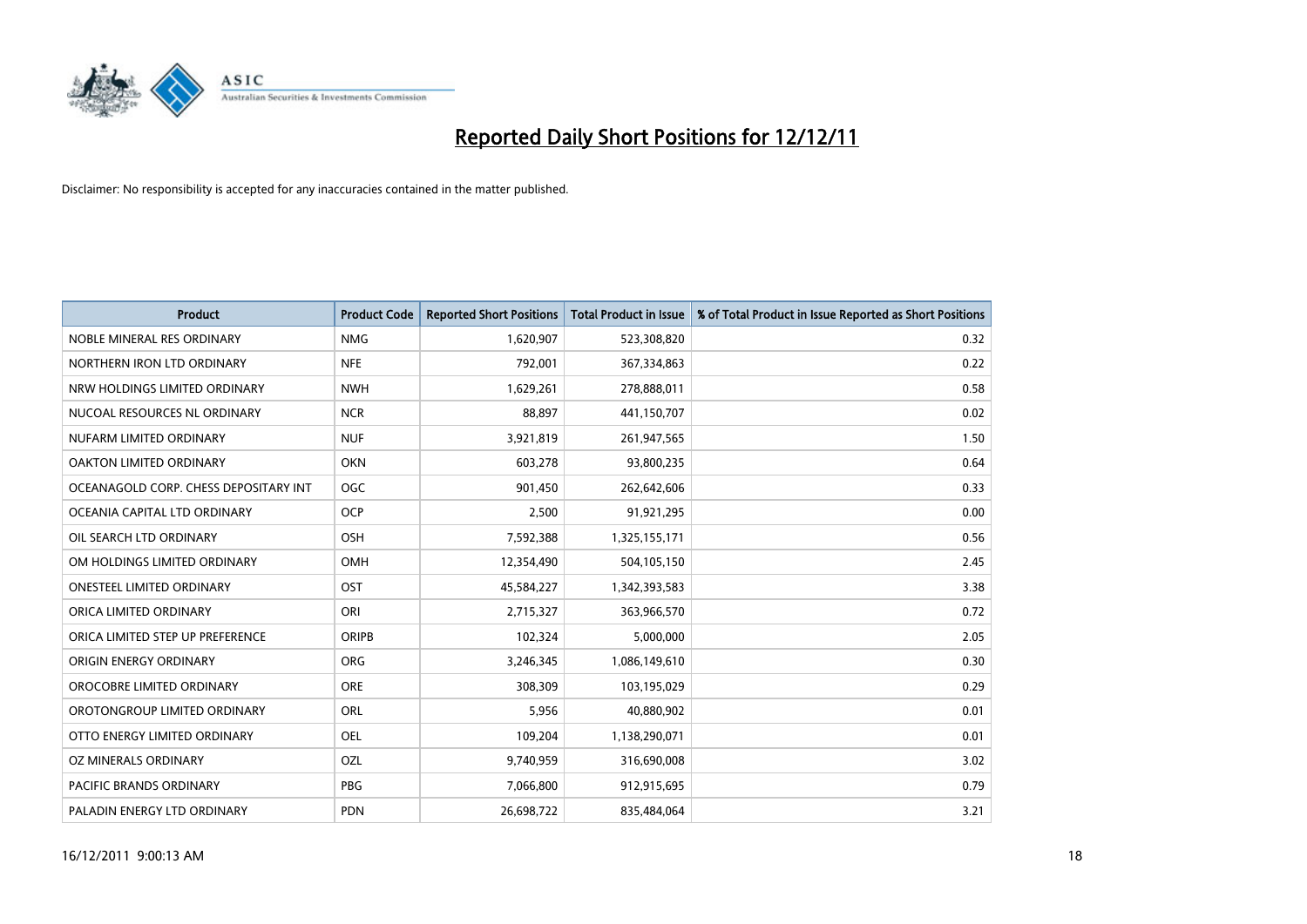

| <b>Product</b>                | <b>Product Code</b> | <b>Reported Short Positions</b> | <b>Total Product in Issue</b> | % of Total Product in Issue Reported as Short Positions |
|-------------------------------|---------------------|---------------------------------|-------------------------------|---------------------------------------------------------|
| PANAUST LIMITED ORDINARY      | <b>PNA</b>          | 11,590,442                      | 593,892,185                   | 1.95                                                    |
| PANORAMIC RESOURCES ORDINARY  | PAN                 | 917,514                         | 207,050,710                   | 0.44                                                    |
| PAPERLINX LIMITED ORDINARY    | <b>PPX</b>          | 2,754,495                       | 609,280,761                   | 0.45                                                    |
| PAPILLON RES LTD ORDINARY     | <b>PIR</b>          | 518,048                         | 215,042,248                   | 0.24                                                    |
| PATTIES FOODS LTD ORDINARY    | PFL                 |                                 | 138,989,223                   | 0.00                                                    |
| PEET LIMITED ORDINARY         | <b>PPC</b>          | 343,895                         | 320,170,604                   | 0.11                                                    |
| PENINSULA ENERGY LTD ORDINARY | <b>PEN</b>          | 1,755,377                       | 2,135,490,443                 | 0.08                                                    |
| PERILYA LIMITED ORDINARY      | PEM                 | 2,897                           | 769,316,426                   | 0.00                                                    |
| PERPETUAL LIMITED ORDINARY    | <b>PPT</b>          | 2,722,254                       | 41,980,678                    | 6.47                                                    |
| PERSEUS MINING LTD ORDINARY   | PRU                 | 1,541,788                       | 455,827,088                   | 0.32                                                    |
| PETSEC ENERGY ORDINARY        | <b>PSA</b>          | 223,332                         | 231,283,622                   | 0.10                                                    |
| PHARMAXIS LTD ORDINARY        | <b>PXS</b>          | 2,048,929                       | 269,243,547                   | 0.75                                                    |
| PHOTON GROUP LTD ORDINARY     | PGA                 | 250,510                         | 1,540,886,866                 | 0.02                                                    |
| PLATINUM ASSET ORDINARY       | <b>PTM</b>          | 5,187,969                       | 561,347,878                   | 0.92                                                    |
| PLATINUM AUSTRALIA ORDINARY   | <b>PLA</b>          | 2,943,609                       | 442,130,039                   | 0.67                                                    |
| PLATINUM CAPITAL LTD ORDINARY | <b>PMC</b>          |                                 | 165,756,878                   | 0.00                                                    |
| PLUTON RESOURCES ORDINARY     | <b>PLV</b>          | 3                               | 227,338,688                   | 0.00                                                    |
| PMI GOLD CORP CDI 1:1         | <b>PVM</b>          | 16,100                          | 48,932,567                    | 0.03                                                    |
| PMP LIMITED ORDINARY          | <b>PMP</b>          | 31,050                          | 326,975,701                   | 0.01                                                    |
| PORT BOUVARD LIMITED ORDINARY | PBD                 | 6,754                           | 593,868,295                   | 0.00                                                    |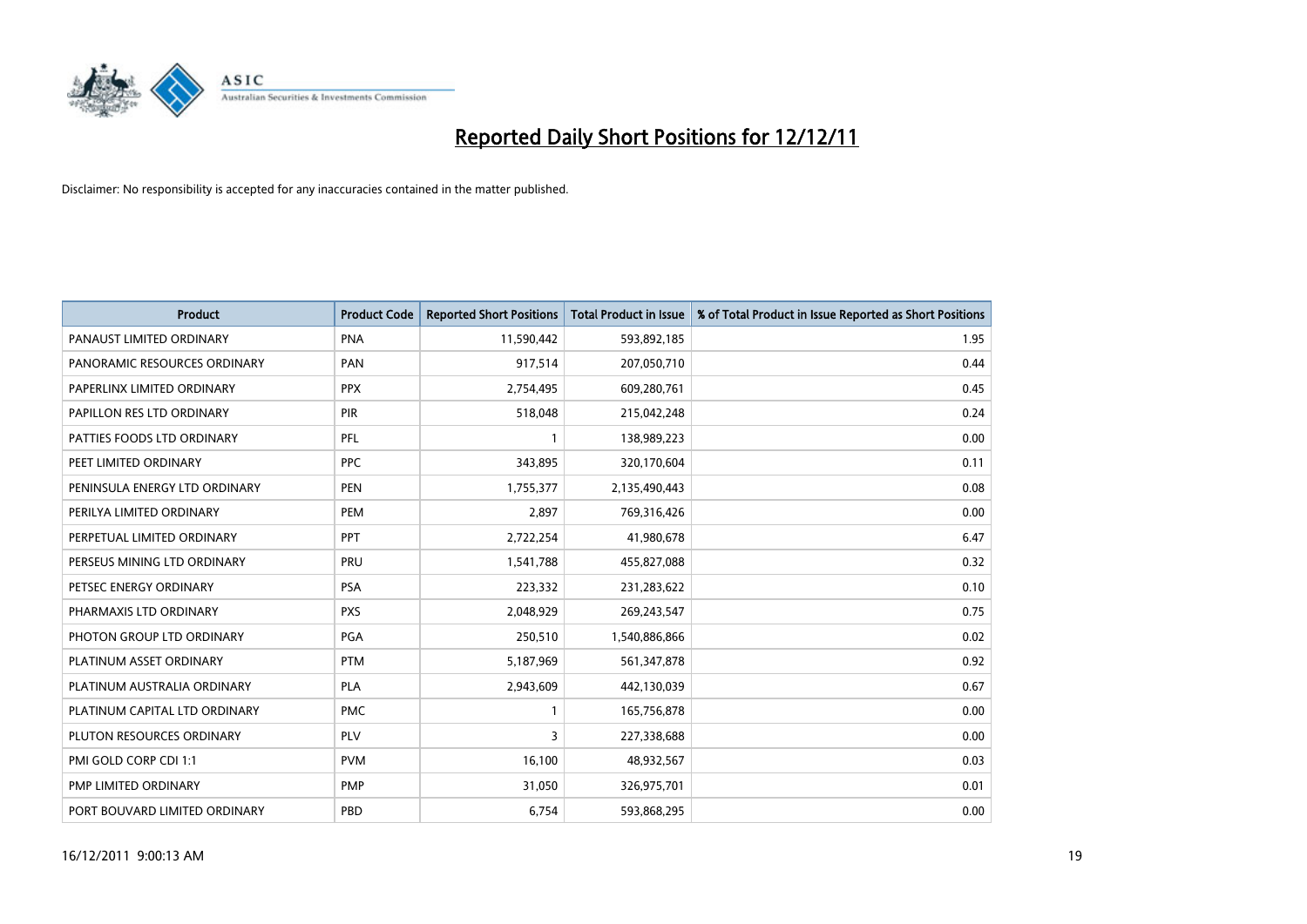

| <b>Product</b>                      | <b>Product Code</b> | <b>Reported Short Positions</b> | <b>Total Product in Issue</b> | % of Total Product in Issue Reported as Short Positions |
|-------------------------------------|---------------------|---------------------------------|-------------------------------|---------------------------------------------------------|
| PREMIER INVESTMENTS ORDINARY        | <b>PMV</b>          | 546.030                         | 155,062,831                   | 0.35                                                    |
| PRIMA BIOMED LTD ORDINARY           | <b>PRR</b>          | 3,298,236                       | 1,018,266,121                 | 0.32                                                    |
| PRIMARY HEALTH CARE ORDINARY        | <b>PRY</b>          | 10,380,961                      | 500,336,679                   | 2.08                                                    |
| PRIME MEDIA GRP LTD ORDINARY        | <b>PRT</b>          | 2                               | 366,330,303                   | 0.00                                                    |
| PRIMEAG AUSTRALIA ORDINARY          | PAG                 | 65,060                          | 266,394,444                   | 0.03                                                    |
| PROGEN PHARMACEUTIC ORDINARY        | PGL                 | 151,596                         | 24,709,097                    | 0.61                                                    |
| PROGRAMMED ORDINARY                 | <b>PRG</b>          | 540,603                         | 118,169,908                   | 0.45                                                    |
| PSIVIDA CORP CDI 1:1                | <b>PVA</b>          | 6,878                           | 8,801,773                     | 0.08                                                    |
| <b>QANTAS AIRWAYS ORDINARY</b>      | QAN                 | 29,559,657                      | 2,265,123,620                 | 1.30                                                    |
| OBE INSURANCE GROUP ORDINARY        | <b>OBE</b>          | 19,368,370                      | 1,115,545,692                 | 1.74                                                    |
| OR NATIONAL LIMITED ORDINARY        | <b>ORN</b>          | 33,670,715                      | 2,440,000,000                 | 1.35                                                    |
| ORXPHARMA LTD ORDINARY              | <b>ORX</b>          | 458,473                         | 144,244,857                   | 0.32                                                    |
| <b>QUBE LOGISTICS HLDG ORDINARY</b> | <b>QUB</b>          | 1,114,663                       | 809,646,656                   | 0.13                                                    |
| RAMELIUS RESOURCES ORDINARY         | <b>RMS</b>          | 5,733,416                       | 327,596,273                   | 1.75                                                    |
| RAMSAY HEALTH CARE ORDINARY         | <b>RHC</b>          | 1,614,734                       | 202,081,252                   | 0.77                                                    |
| RANGE RESOURCES LTD ORDINARY        | <b>RRS</b>          | 1,757,700                       | 1,602,030,474                 | 0.11                                                    |
| <b>RCR TOMLINSON ORDINARY</b>       | <b>RCR</b>          | 69,867                          | 133,601,005                   | 0.05                                                    |
| <b>REA GROUP ORDINARY</b>           | <b>REA</b>          | 175,115                         | 131,714,699                   | 0.13                                                    |
| <b>RECKON LIMITED ORDINARY</b>      | <b>RKN</b>          | 819,499                         | 132,839,672                   | 0.61                                                    |
| RED 5 LIMITED ORDINARY              | <b>RED</b>          | 21,770                          | 128,367,673                   | 0.02                                                    |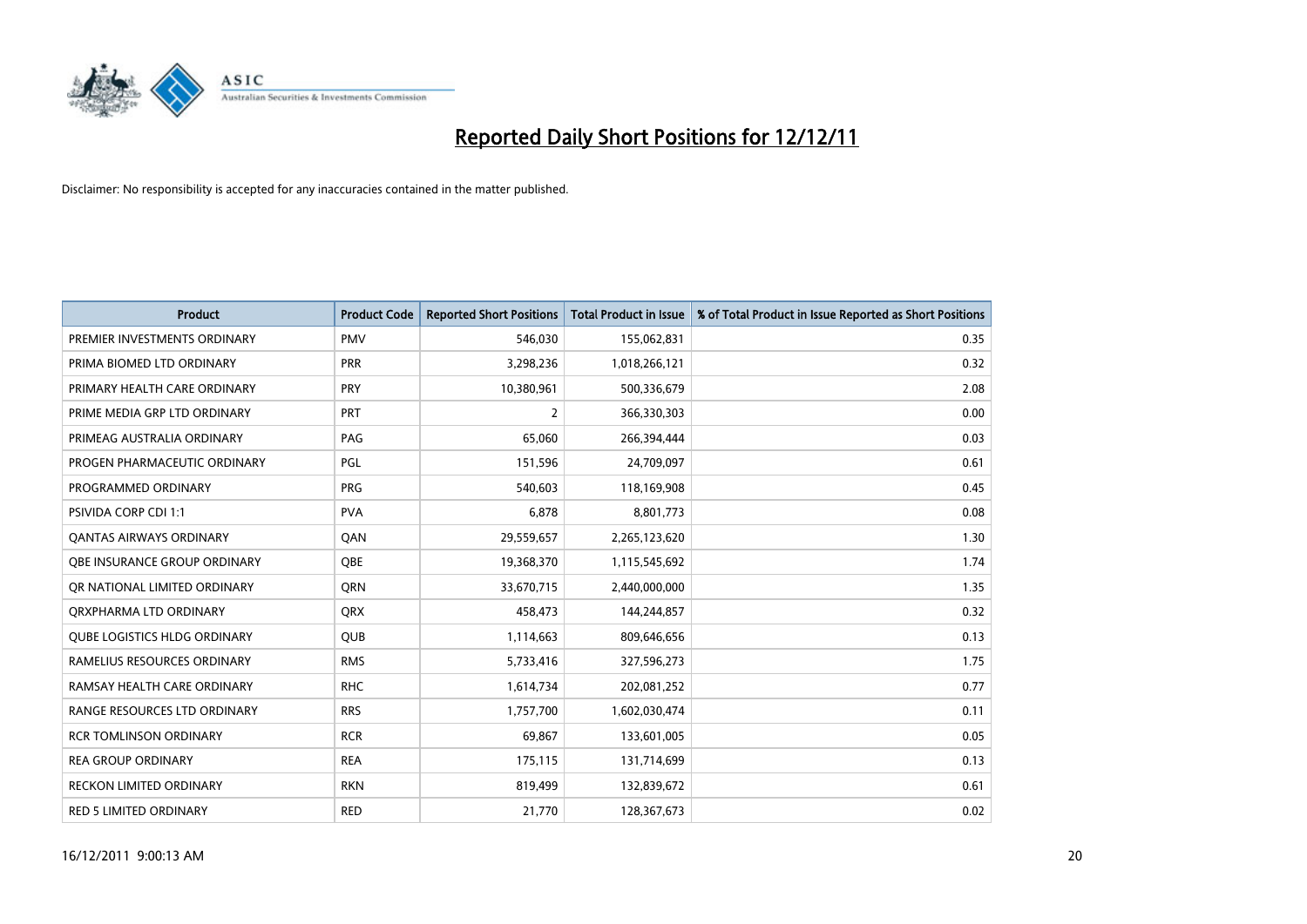

| <b>Product</b>                      | <b>Product Code</b> | <b>Reported Short Positions</b> | <b>Total Product in Issue</b> | % of Total Product in Issue Reported as Short Positions |
|-------------------------------------|---------------------|---------------------------------|-------------------------------|---------------------------------------------------------|
| <b>RED FORK ENERGY ORDINARY</b>     | <b>RFE</b>          | 257,696                         | 269,769,853                   | 0.10                                                    |
| REDBANK ENERGY LTD ORDINARY         | AEJ                 | 19                              | 786,287                       | 0.00                                                    |
| REED RESOURCES LTD ORDINARY         | <b>RDR</b>          | 2,781,025                       | 264,742,501                   | 1.05                                                    |
| REGIS RESOURCES ORDINARY            | <b>RRL</b>          | 1,343,391                       | 438,565,802                   | 0.30                                                    |
| RESMED INC CDI 10:1                 | <b>RMD</b>          | 5,998,360                       | 1,556,242,300                 | 0.38                                                    |
| <b>RESOLUTE MINING ORDINARY</b>     | <b>RSG</b>          | 3,928,291                       | 476,547,954                   | 0.82                                                    |
| <b>RESOURCE GENERATION ORDINARY</b> | <b>RES</b>          | 214,311                         | 262,895,652                   | 0.08                                                    |
| RETAIL FOOD GROUP ORDINARY          | <b>RFG</b>          | 6,728                           | 108,229,282                   | 0.01                                                    |
| REVERSE CORP LIMITED ORDINARY       | <b>REF</b>          | 125,041                         | 92,382,175                    | 0.14                                                    |
| REX MINERALS LIMITED ORDINARY       | <b>RXM</b>          | 1,418,897                       | 153,635,519                   | 0.91                                                    |
| RHG LIMITED ORDINARY                | <b>RHG</b>          | 31,776                          | 308,483,177                   | 0.01                                                    |
| <b>RIALTO ENERGY ORDINARY</b>       | <b>RIA</b>          | 204,314                         | 375,006,264                   | 0.05                                                    |
| RIO TINTO LIMITED ORDINARY          | <b>RIO</b>          | 25,683,374                      | 435,758,720                   | 5.89                                                    |
| RIVERCITY MOTORWAY STAPLED          | <b>RCY</b>          | 132,000                         | 957,010,115                   | 0.01                                                    |
| ROC OIL COMPANY ORDINARY            | <b>ROC</b>          | 2,338,481                       | 683,029,641                   | 0.33                                                    |
| ROYAL WOLF HOLDINGS ORDINARY        | <b>RWH</b>          | 114,030                         | 100,387,052                   | 0.11                                                    |
| SAI GLOBAL LIMITED ORDINARY         | SAI                 | 1,817,137                       | 202,263,251                   | 0.89                                                    |
| SALMAT LIMITED ORDINARY             | <b>SLM</b>          | 481,396                         | 159,802,174                   | 0.29                                                    |
| SAMSON OIL & GAS LTD ORDINARY       | SSN                 | 277,984                         | 1,750,183,770                 | 0.01                                                    |
| SANDFIRE RESOURCES ORDINARY         | <b>SFR</b>          | 1,882,824                       | 150,946,635                   | 1.27                                                    |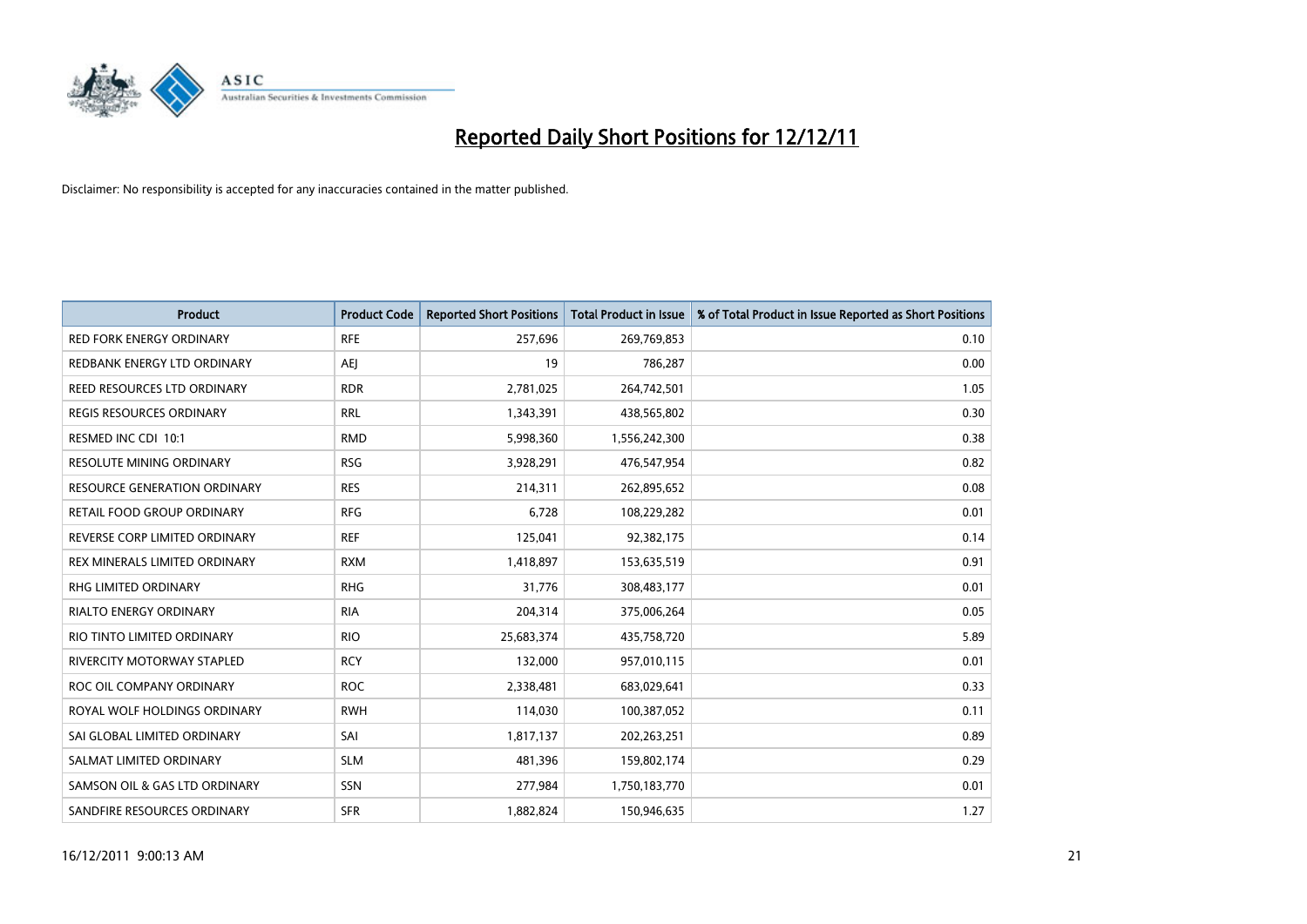

| <b>Product</b>                           | <b>Product Code</b> | <b>Reported Short Positions</b> | Total Product in Issue | % of Total Product in Issue Reported as Short Positions |
|------------------------------------------|---------------------|---------------------------------|------------------------|---------------------------------------------------------|
| <b>SANTOS LTD ORDINARY</b>               | <b>STO</b>          | 12,362,971                      | 941,525,591            | 1.28                                                    |
| SARACEN MINERAL ORDINARY                 | SAR                 | 350,401                         | 593,938,240            | 0.05                                                    |
| SEDGMAN LIMITED ORDINARY                 | <b>SDM</b>          | 364,601                         | 212,215,619            | 0.17                                                    |
| SEEK LIMITED ORDINARY                    | <b>SEK</b>          | 14,458,531                      | 337,101,307            | 4.28                                                    |
| SELECT HARVESTS ORDINARY                 | SHV                 | 15,833                          | 56,392,664             | 0.03                                                    |
| SENETAS CORPORATION ORDINARY             | <b>SEN</b>          | 756,999                         | 463,105,195            | 0.16                                                    |
| SENEX ENERGY LIMITED ORDINARY            | <b>SXY</b>          | 1,493,024                       | 918,392,416            | 0.16                                                    |
| SERVCORP LIMITED ORDINARY                | SRV                 | 26,183                          | 98,440,807             | 0.03                                                    |
| SERVICE STREAM ORDINARY                  | <b>SSM</b>          | 344,663                         | 283,418,867            | 0.12                                                    |
| SEVEN GROUP HOLDINGS CONV. RED. PREF.    | <b>SVWPA</b>        | 67,751                          | 4,963,640              | 1.36                                                    |
| SEVEN GROUP HOLDINGS ORDINARY            | <b>SVW</b>          | 776,897                         | 306,410,281            | 0.23                                                    |
| SEVEN WEST MEDIA LTD ORDINARY            | <b>SWM</b>          | 3,437,870                       | 645,719,542            | 0.53                                                    |
| SIGMA PHARMACEUTICAL ORDINARY            | <b>SIP</b>          | 12,734,937                      | 1,178,626,572          | 1.07                                                    |
| SILEX SYSTEMS ORDINARY                   | <b>SLX</b>          | 424,170                         | 170,133,997            | 0.25                                                    |
| SILVER LAKE RESOURCE ORDINARY            | <b>SLR</b>          | 1,332,106                       | 206,291,063            | 0.63                                                    |
| SIMS METAL MGMT LTD ORDINARY             | SGM                 | 3,799,303                       | 207,193,497            | 1.82                                                    |
| SINGAPORE TELECOMM. CHESS DEPOSITARY INT | SGT                 | 5,437,658                       | 190,439,807            | 2.85                                                    |
| SIRIUS RESOURCES NL ORDINARY             | <b>SIR</b>          | 82,500                          | 137,134,586            | 0.06                                                    |
| SKILLED GROUP LTD ORDINARY               | <b>SKE</b>          | 60.004                          | 233,403,776            | 0.02                                                    |
| SKY CITY ENTERTAIN, ORDINARY             | <b>SKC</b>          | 9,856                           | 576,958,340            | 0.00                                                    |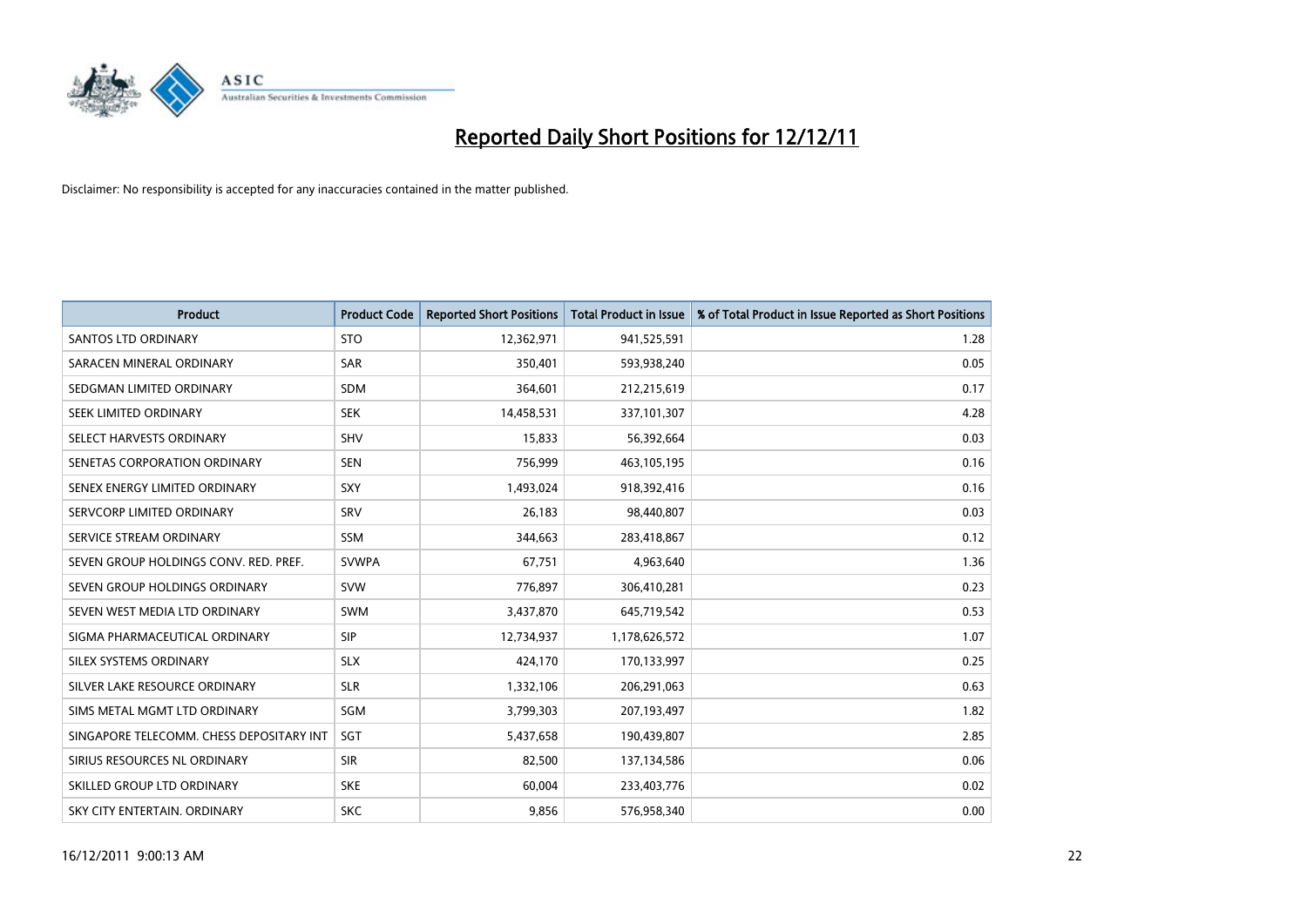

| <b>Product</b>                           | <b>Product Code</b> | <b>Reported Short Positions</b> | <b>Total Product in Issue</b> | % of Total Product in Issue Reported as Short Positions |
|------------------------------------------|---------------------|---------------------------------|-------------------------------|---------------------------------------------------------|
| SMS MANAGEMENT, ORDINARY                 | <b>SMX</b>          | 134,052                         | 68,290,180                    | 0.19                                                    |
| SONIC HEALTHCARE ORDINARY                | <b>SHL</b>          | 5,563,152                       | 389,969,875                   | 1.42                                                    |
| SOUL PATTINSON (W.H) ORDINARY            | SOL                 | 652                             | 238,640,580                   | 0.00                                                    |
| SOUTH BOULDER MINES ORDINARY             | <b>STB</b>          | 148,833                         | 87,115,688                    | 0.16                                                    |
| SP AUSNET STAPLED SECURITIES             | <b>SPN</b>          | 1,850,683                       | 2,850,932,204                 | 0.07                                                    |
| SPARK INFRASTRUCTURE STAPLED NOTE & UNIT | SKI                 | 16,084,006                      | 1,326,734,264                 | 1.20                                                    |
| SPDR 200 FUND ETF UNITS                  | <b>STW</b>          | 8                               | 51,878,556                    | 0.00                                                    |
| SPECIALTY FASHION ORDINARY               | <b>SFH</b>          | 642,512                         | 192,086,121                   | 0.34                                                    |
| SPOTLESS GROUP LTD ORDINARY              | <b>SPT</b>          | 968,816                         | 265,454,407                   | 0.36                                                    |
| ST BARBARA LIMITED ORDINARY              | <b>SBM</b>          | 6,831,228                       | 325,615,389                   | 2.12                                                    |
| STAGING CONNECTIONS ORDINARY             | <b>STG</b>          | 2,917,189                       | 78,317,726                    | 3.72                                                    |
| STANMORE COAL LTD ORDINARY               | <b>SMR</b>          | 17,231                          | 89,791,402                    | 0.02                                                    |
| STARPHARMA HOLDINGS ORDINARY             | SPL                 | 1,932,351                       | 277,804,020                   | 0.68                                                    |
| STH AMERICAN COR LTD ORDINARY            | SAY                 | 9,200                           | 257,785,604                   | 0.00                                                    |
| STHN CROSS MEDIA ORDINARY                | <b>SXL</b>          | 3,391,739                       | 705,766,444                   | 0.47                                                    |
| STOCKLAND UNITS/ORD STAPLED              | <b>SGP</b>          | 18,398,522                      | 2,316,509,153                 | 0.78                                                    |
| STRAITS RES LTD. ORDINARY                | SRO                 | 495,246                         | 324,796,141                   | 0.15                                                    |
| STW COMMUNICATIONS ORDINARY              | SGN                 | 241,752                         | 363,403,799                   | 0.06                                                    |
| SUNCORP GROUP LTD ORDINARY               | <b>SUN</b>          | 9,736,486                       | 1,286,600,980                 | 0.74                                                    |
| SUNDANCE ENERGY ORDINARY                 | <b>SEA</b>          | 106,090                         | 277,098,474                   | 0.04                                                    |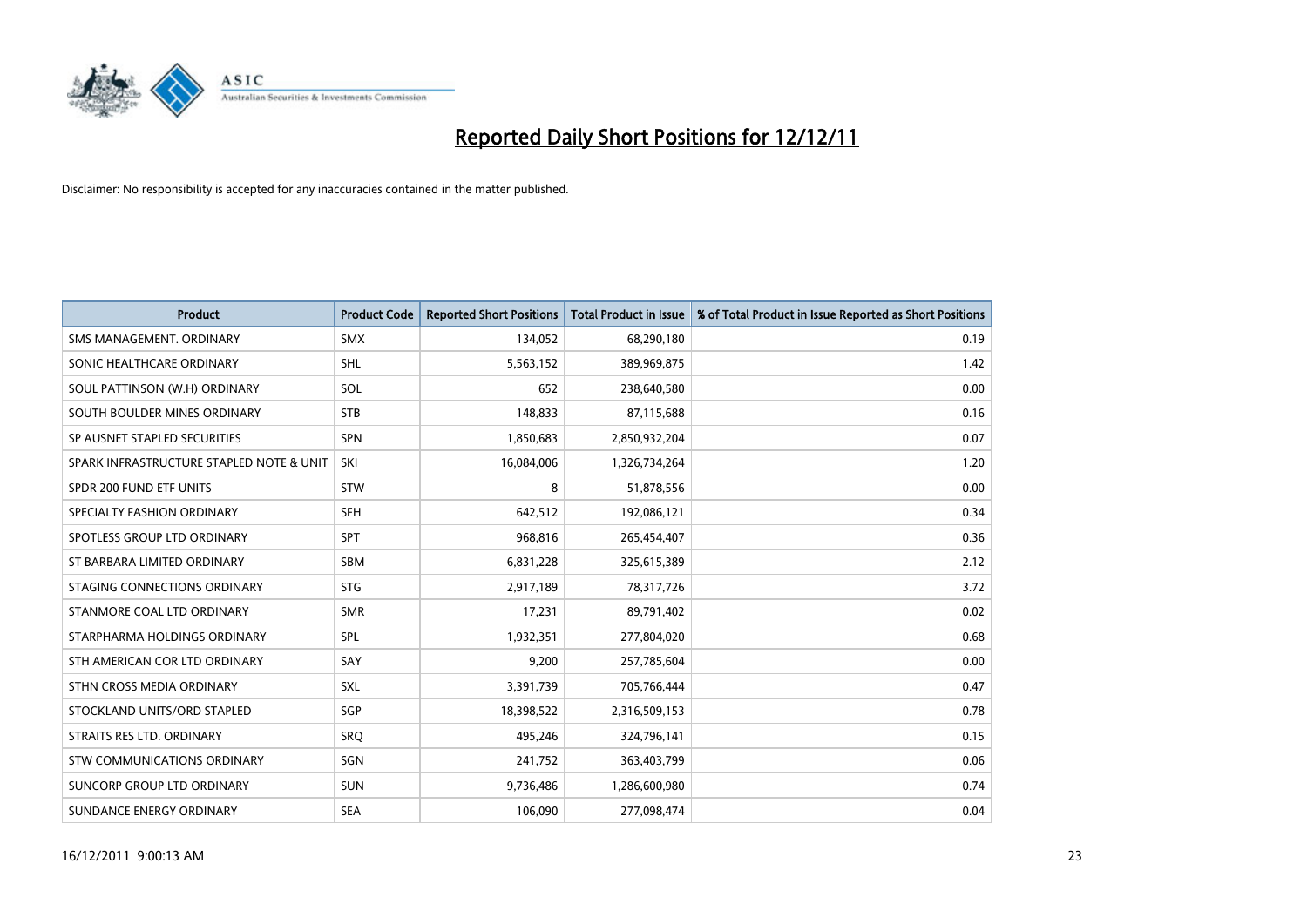

| <b>Product</b>                       | <b>Product Code</b> | <b>Reported Short Positions</b> | <b>Total Product in Issue</b> | % of Total Product in Issue Reported as Short Positions |
|--------------------------------------|---------------------|---------------------------------|-------------------------------|---------------------------------------------------------|
| SUNDANCE RESOURCES ORDINARY          | <b>SDL</b>          | 4,775,139                       | 2,918,672,169                 | 0.16                                                    |
| SUNLAND GROUP LTD ORDINARY           | <b>SDG</b>          | 26,203                          | 201,578,526                   | 0.01                                                    |
| SUPER RET REP LTD ORDINARY           | <b>SUL</b>          | 1,675,534                       | 194,754,593                   | 0.86                                                    |
| SWICK MINING ORDINARY                | <b>SWK</b>          | 1,548                           | 236,724,970                   | 0.00                                                    |
| SYMEX HOLDINGS ORDINARY              | <b>SYM</b>          | 6,633                           | 191,593,493                   | 0.00                                                    |
| TABCORP HOLDINGS LTD ORDINARY        | <b>TAH</b>          | 3,397,390                       | 712,805,880                   | 0.48                                                    |
| <b>TALENT2 INTERNATION ORDINARY</b>  | <b>TWO</b>          | 7                               | 147,403,701                   | 0.00                                                    |
| TANAMI GOLD NL ORDINARY              | <b>TAM</b>          | 49,999                          | 260,997,677                   | 0.02                                                    |
| TAP OIL LIMITED ORDINARY             | <b>TAP</b>          | 3,099,228                       | 240,995,311                   | 1.30                                                    |
| TASSAL GROUP LIMITED ORDINARY        | <b>TGR</b>          | 94,176                          | 146,304,404                   | 0.05                                                    |
| <b>TATTS GROUP LTD ORDINARY</b>      | <b>TTS</b>          | 12,368,667                      | 1,340,758,701                 | 0.92                                                    |
| TELECOM CORPORATION ORDINARY         | <b>TEL</b>          | 9,432,505                       | 1,925,409,580                 | 0.47                                                    |
| <b>TELSTRA CORPORATION, ORDINARY</b> | <b>TLS</b>          | 47,254,629                      | 12,443,074,357                | 0.36                                                    |
| TEN NETWORK HOLDINGS ORDINARY        | <b>TEN</b>          | 47,798,173                      | 1,045,236,720                 | 4.59                                                    |
| TERANGA GOLD CORP CDI 1:1            | <b>TGZ</b>          | 160,126                         | 156,228,063                   | 0.09                                                    |
| TFS CORPORATION LTD ORDINARY         | <b>TFC</b>          | 97,087                          | 279,621,829                   | 0.03                                                    |
| THAKRAL HOLDINGS GRP ORDINARY/UNIT   | <b>THG</b>          | 2                               | 585,365,014                   | 0.00                                                    |
| THE REJECT SHOP ORDINARY             | <b>TRS</b>          | 1,532,882                       | 26,071,170                    | 5.87                                                    |
| THOR MINING PLC CHESS DEPOSITARY 1:1 | <b>THR</b>          | 2,307                           | 222,489,120                   | 0.00                                                    |
| THORN GROUP LIMITED ORDINARY         | <b>TGA</b>          | 80,789                          | 146,091,970                   | 0.05                                                    |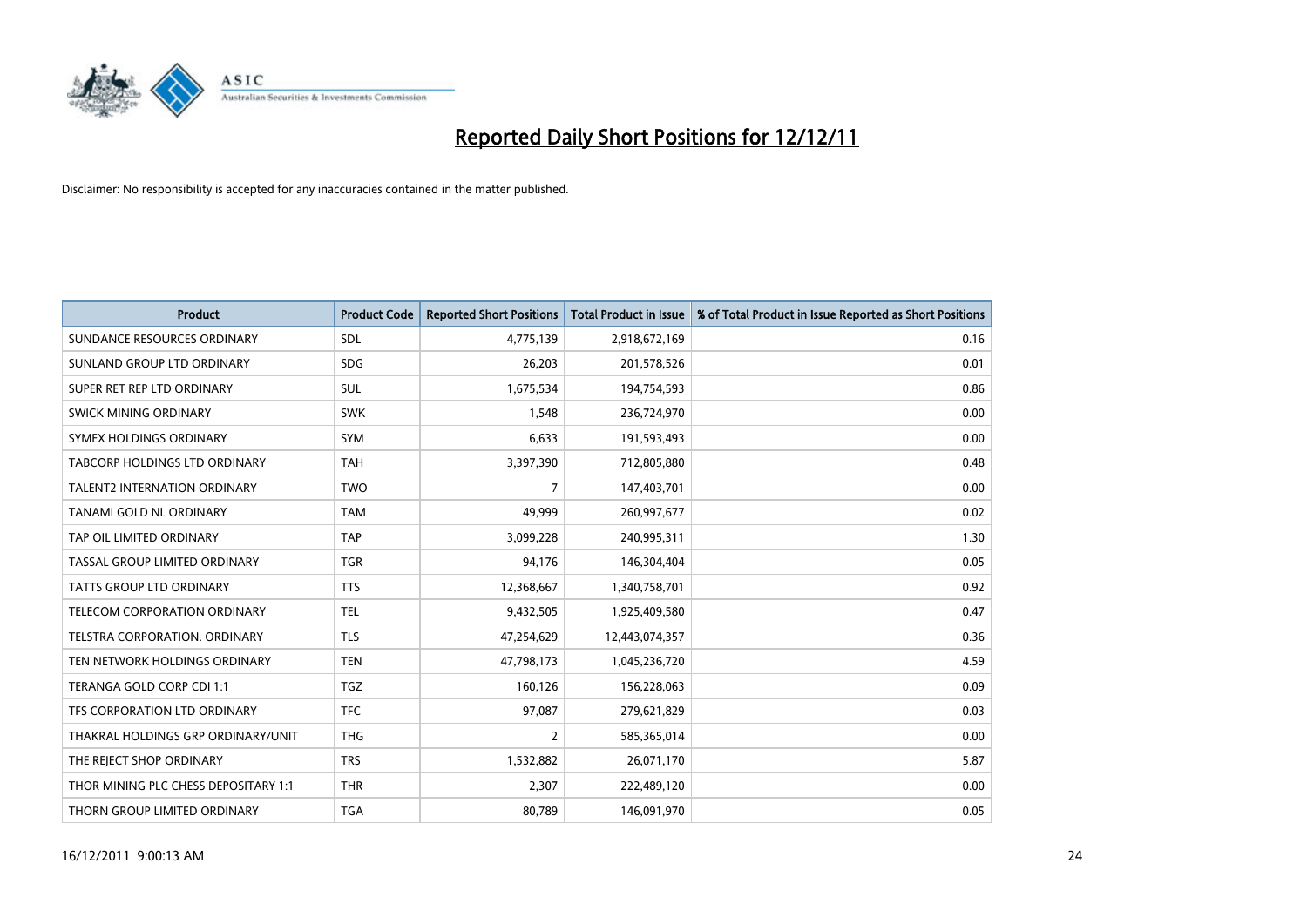

| <b>Product</b>                       | <b>Product Code</b> | <b>Reported Short Positions</b> | <b>Total Product in Issue</b> | % of Total Product in Issue Reported as Short Positions |
|--------------------------------------|---------------------|---------------------------------|-------------------------------|---------------------------------------------------------|
| <b>TIGER RESOURCES ORDINARY</b>      | <b>TGS</b>          | 2,823,135                       | 671,110,549                   | 0.40                                                    |
| TISHMAN SPEYER UNITS                 | <b>TSO</b>          | 41,524                          | 338,440,904                   | 0.01                                                    |
| TNG LIMITED ORDINARY                 | <b>TNG</b>          | 4,321                           | 284,803,062                   | 0.00                                                    |
| TOLL HOLDINGS LTD ORDINARY           | <b>TOL</b>          | 22,969,083                      | 717,133,875                   | 3.19                                                    |
| TORO ENERGY LIMITED ORDINARY         | <b>TOE</b>          | 35,404                          | 975,436,676                   | 0.00                                                    |
| <b>TOWER LIMITED ORDINARY</b>        | <b>TWR</b>          | 689,519                         | 265,176,580                   | 0.26                                                    |
| TOX FREE SOLUTIONS ORDINARY          | <b>TOX</b>          | 15,801                          | 97,626,882                    | 0.01                                                    |
| TPG TELECOM LIMITED ORDINARY         | <b>TPM</b>          | 3,393,014                       | 793,808,141                   | 0.42                                                    |
| TRANSFIELD SERVICES ORDINARY         | <b>TSE</b>          | 4,266,189                       | 547,441,639                   | 0.77                                                    |
| TRANSPACIFIC INDUST, ORDINARY        | <b>TPI</b>          | 8,272,768                       | 1,578,209,025                 | 0.51                                                    |
| TRANSURBAN GROUP TRIPLE STAPLED SEC. | <b>TCL</b>          | 4,068,788                       | 1,451,447,154                 | 0.26                                                    |
| TREASURY WINE ESTATE ORDINARY        | <b>TWE</b>          | 12,803,004                      | 647,227,144                   | 1.97                                                    |
| TRINITY GROUP STAPLED SECURITIES     | <b>TCQ</b>          | 3,419                           | 193,235,631                   | 0.00                                                    |
| TROY RESOURCES NL ORDINARY           | <b>TRY</b>          | 95,741                          | 88,509,823                    | 0.10                                                    |
| UGL LIMITED ORDINARY                 | UGL                 | 4,452,729                       | 166,047,171                   | 2.66                                                    |
| UNILIFE CORPORATION CDI 6:1          | <b>UNS</b>          | 211,172                         | 260,848,758                   | 0.08                                                    |
| UXC LIMITED ORDINARY                 | <b>UXC</b>          | 7,938                           | 306,933,250                   | 0.00                                                    |
| <b>VDM GROUP LIMITED ORDINARY</b>    | <b>VMG</b>          | 11,116                          | 932,485,103                   | 0.00                                                    |
| <b>VENTURE MINERALS ORDINARY</b>     | <b>VMS</b>          | 320,970                         | 221,093,592                   | 0.14                                                    |
| <b>VIEW RESOURCES LTD ORDINARY</b>   | <b>VRE</b>          | 1.760                           | 881,953,670                   | 0.00                                                    |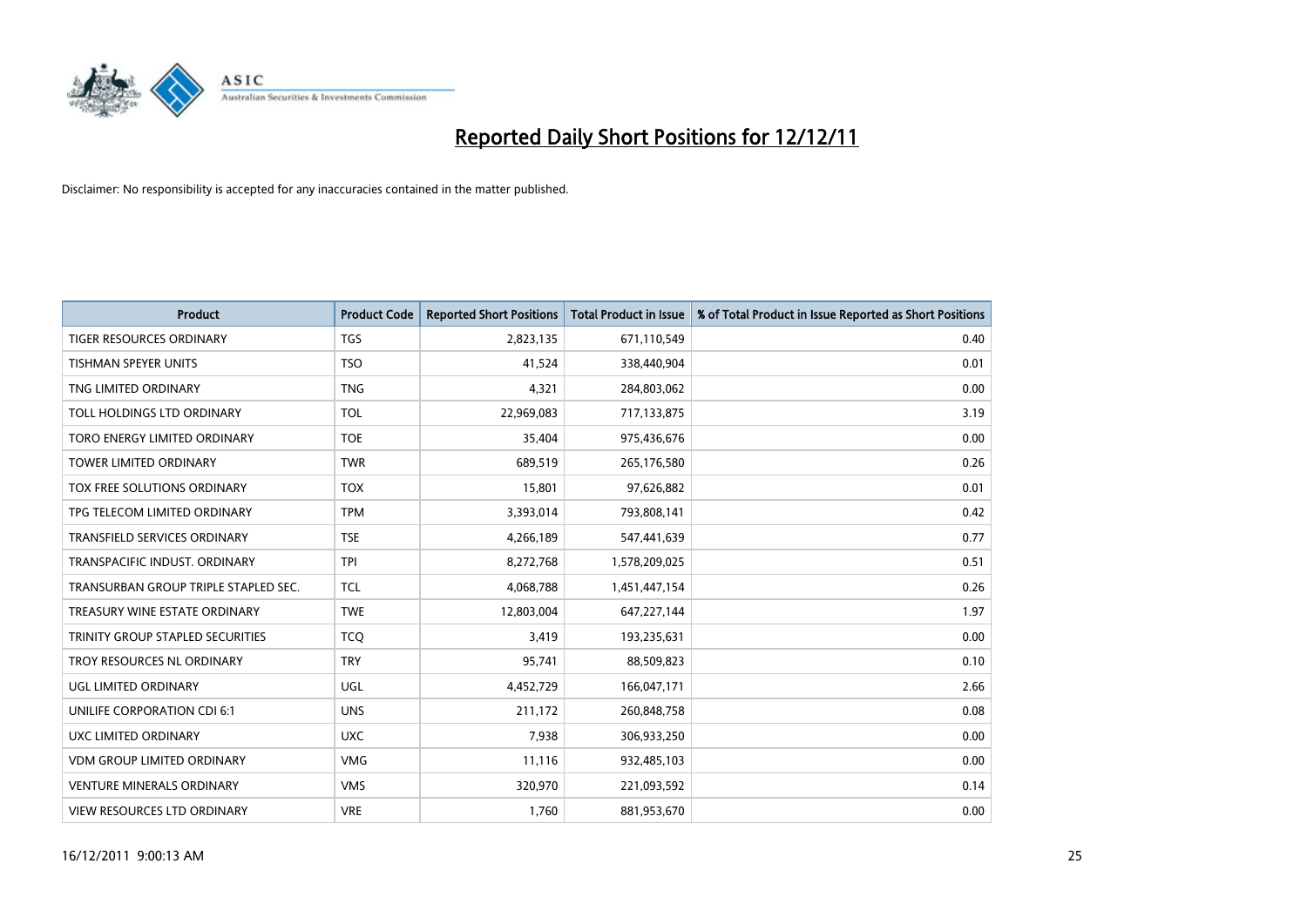

| <b>Product</b>                         | <b>Product Code</b> | <b>Reported Short Positions</b> | <b>Total Product in Issue</b> | % of Total Product in Issue Reported as Short Positions |
|----------------------------------------|---------------------|---------------------------------|-------------------------------|---------------------------------------------------------|
| <b>VIRGIN AUS HLDG LTD ORDINARY</b>    | <b>VAH</b>          | 28,073,132                      | 2,210,197,600                 | 1.27                                                    |
| <b>VITA GROUP LTD ORDINARY</b>         | <b>VTG</b>          | 75,190                          | 142,499,800                   | 0.05                                                    |
| VITERRA INC CDI 1:1                    | <b>VTA</b>          | 3,828                           | 68,629,939                    | 0.01                                                    |
| WATPAC LIMITED ORDINARY                | <b>WTP</b>          | 16,461                          | 185,160,973                   | 0.00                                                    |
| <b>WDS LIMITED ORDINARY</b>            | <b>WDS</b>          | 701                             | 144,740,614                   | 0.00                                                    |
| WEBIET LIMITED ORDINARY                | <b>WEB</b>          | 59,693                          | 73,180,426                    | 0.08                                                    |
| <b>WESFARMERS LIMITED ORDINARY</b>     | <b>WES</b>          | 30,116,595                      | 1,005,896,289                 | 2.97                                                    |
| WESFARMERS LIMITED PARTIALLY PROTECTED | <b>WESN</b>         | 74,008                          | 151, 175, 873                 | 0.04                                                    |
| <b>WESTERN AREAS NL ORDINARY</b>       | <b>WSA</b>          | 10,208,295                      | 179,735,899                   | 5.68                                                    |
| WESTERN DESERT RES. ORDINARY           | <b>WDR</b>          | 948                             | 207,477,648                   | 0.00                                                    |
| WESTFIELD GROUP ORD/UNIT STAPLED SEC   | <b>WDC</b>          | 7,705,622                       | 2,308,988,539                 | 0.31                                                    |
| WESTFIELD RETAIL TST UNIT STAPLED      | <b>WRT</b>          | 42,293,289                      | 3,054,166,195                 | 1.34                                                    |
| WESTPAC BANKING CORP ORDINARY          | <b>WBC</b>          | 38,677,493                      | 3,032,149,801                 | 1.25                                                    |
| WHITE ENERGY COMPANY ORDINARY          | <b>WEC</b>          | 2,737,730                       | 316,104,241                   | 0.86                                                    |
| <b>WHITEHAVEN COAL ORDINARY</b>        | <b>WHC</b>          | 5,240,271                       | 494,615,082                   | 1.05                                                    |
| WHK GROUP LIMITED ORDINARY             | <b>WHG</b>          | 34,194                          | 265,200,652                   | 0.01                                                    |
| WILDHORSE ENERGY ORDINARY              | <b>WHE</b>          | 26,413                          | 250,928,627                   | 0.01                                                    |
| WINDIMURRA VANADIUM ORDINARY           | <b>WVL</b>          | 163,685                         | 154,278,674                   | 0.11                                                    |
| WOODSIDE PETROLEUM ORDINARY            | <b>WPL</b>          | 1,834,400                       | 805,671,604                   | 0.20                                                    |
| WOOLWORTHS LIMITED ORDINARY            | <b>WOW</b>          | 4,130,404                       | 1,226,081,422                 | 0.30                                                    |